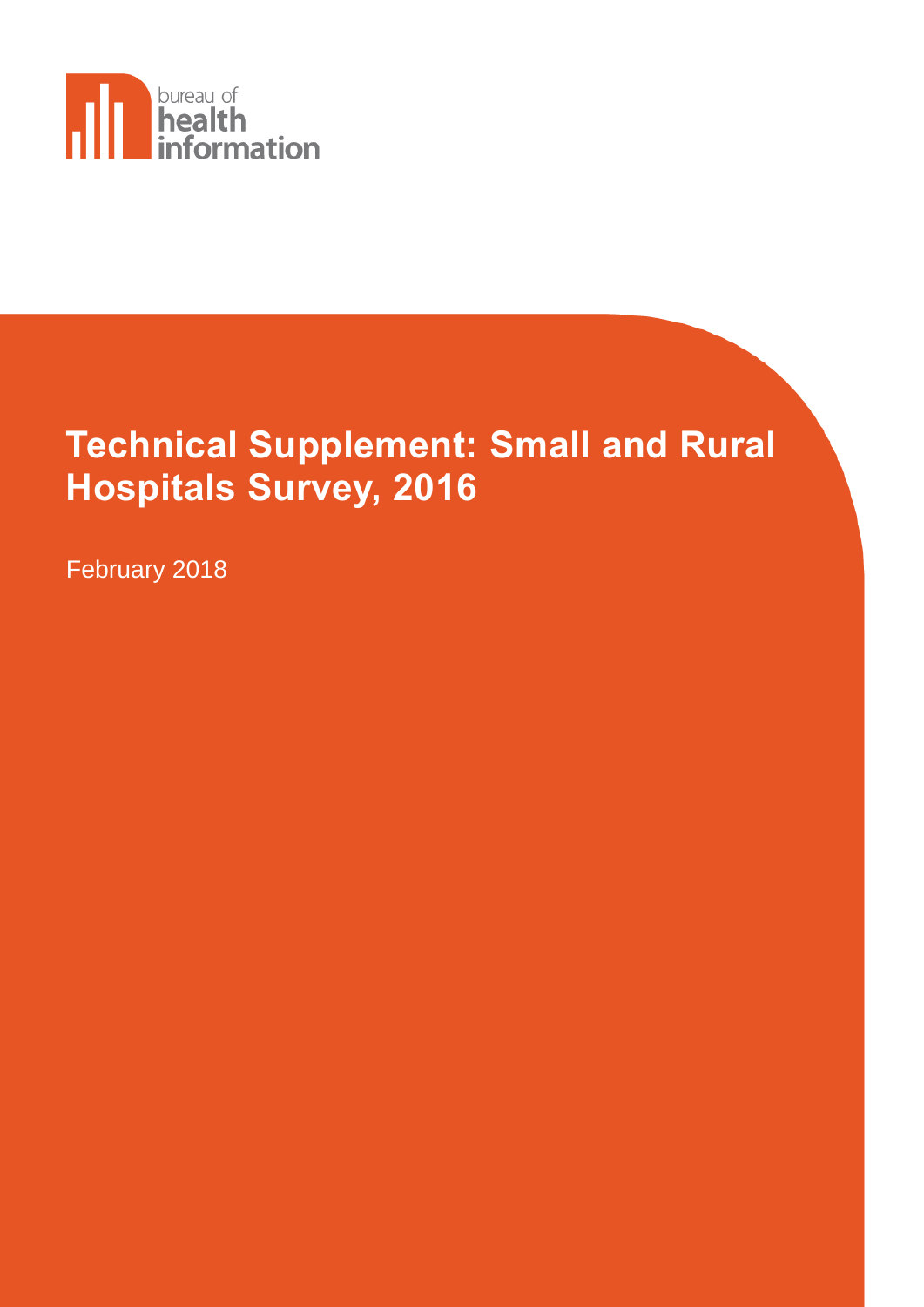## **Contents**

Suggested Citation: Bureau of Health Information. Technical Supplement: Small and Rural Hospitals Survey, 2016. Sydney (NSW); 2018.

Date of publication: February 2018

Please note that there is the potential for minor revisions of information in this report. Please check the online version at **bhi.nsw.gov.au** for any amendments.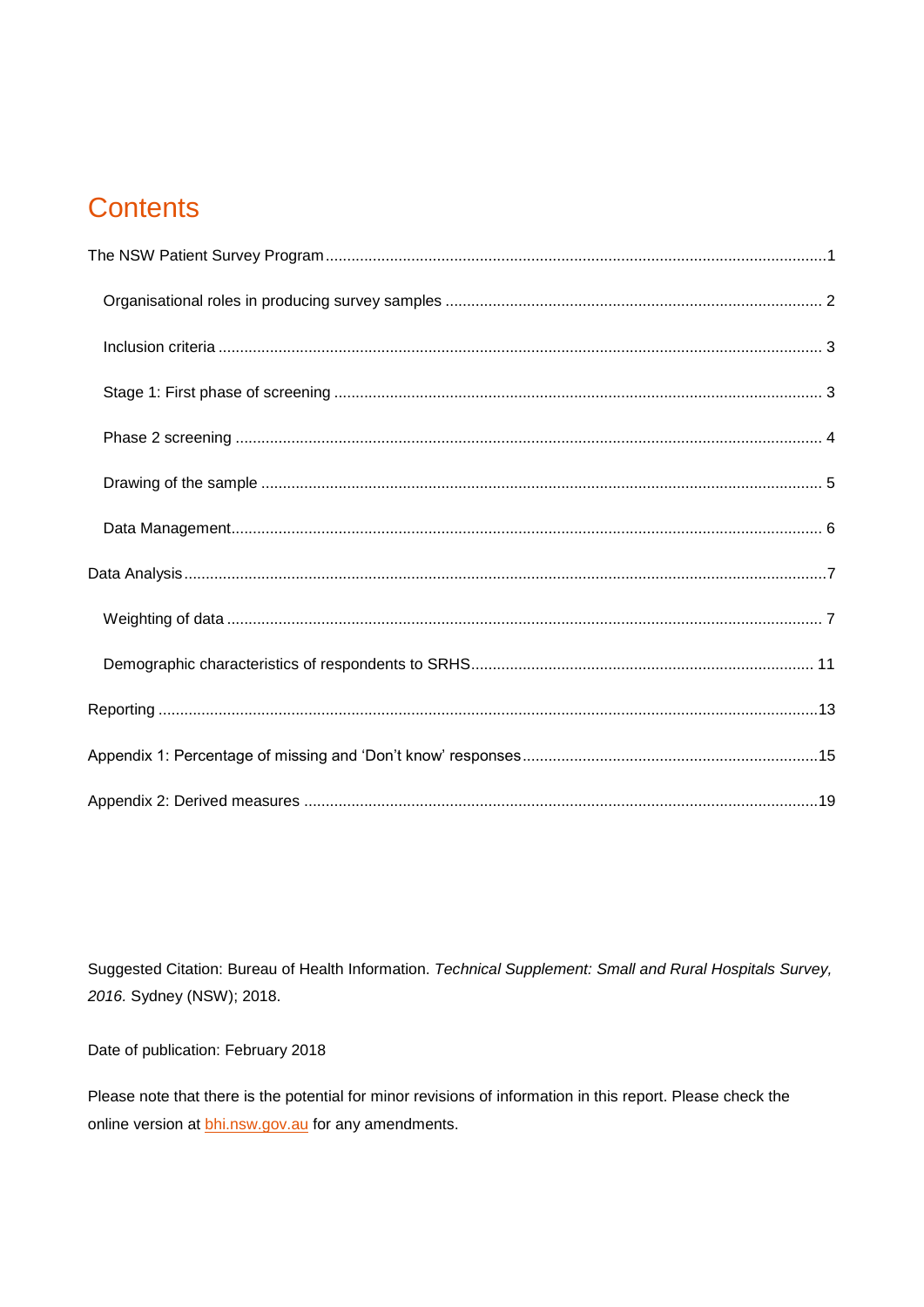## <span id="page-2-0"></span>The NSW Patient Survey Program

The NSW Patient Survey Program began surveying patients in NSW public facilities from 2007. From 2007 to mid-2012, the program was coordinated by the NSW Ministry of Health using questionnaires obtained under license from NRC Picker. Ipsos Social Research Institute Ltd (Ipsos) was contracted to manage the logistics of the survey program. Responsibility for the Patient Survey Program was transferred from the Ministry of Health to the Bureau of Health Information (BHI) in July 2012, with Ipsos continuing as the contracted partner to manage the logistics.

The aim of the survey program is to measure and report on patients' experiences of care in public health facilities in New South Wales (NSW), on behalf of the NSW Ministry of Health and the local health districts (LHDs). The results are used as a source of performance measurement for individual hospitals, LHDs and NSW as a whole.

This document outlines the sampling methodology, data management and analysis of the 2016 Small and Rural Hospitals Survey (SRHS).

For information on the development of this questionnaire, please refer to the Development Report at [bhi.nsw.gov.au/nsw\\_patient\\_survey\\_program](http://www.bhi.nsw.gov.au/nsw_patient_survey_program)

More information is also available through the BHI website on how to interpret results and whether differences in the results between hospitals, LHDs or NSW are statistically different.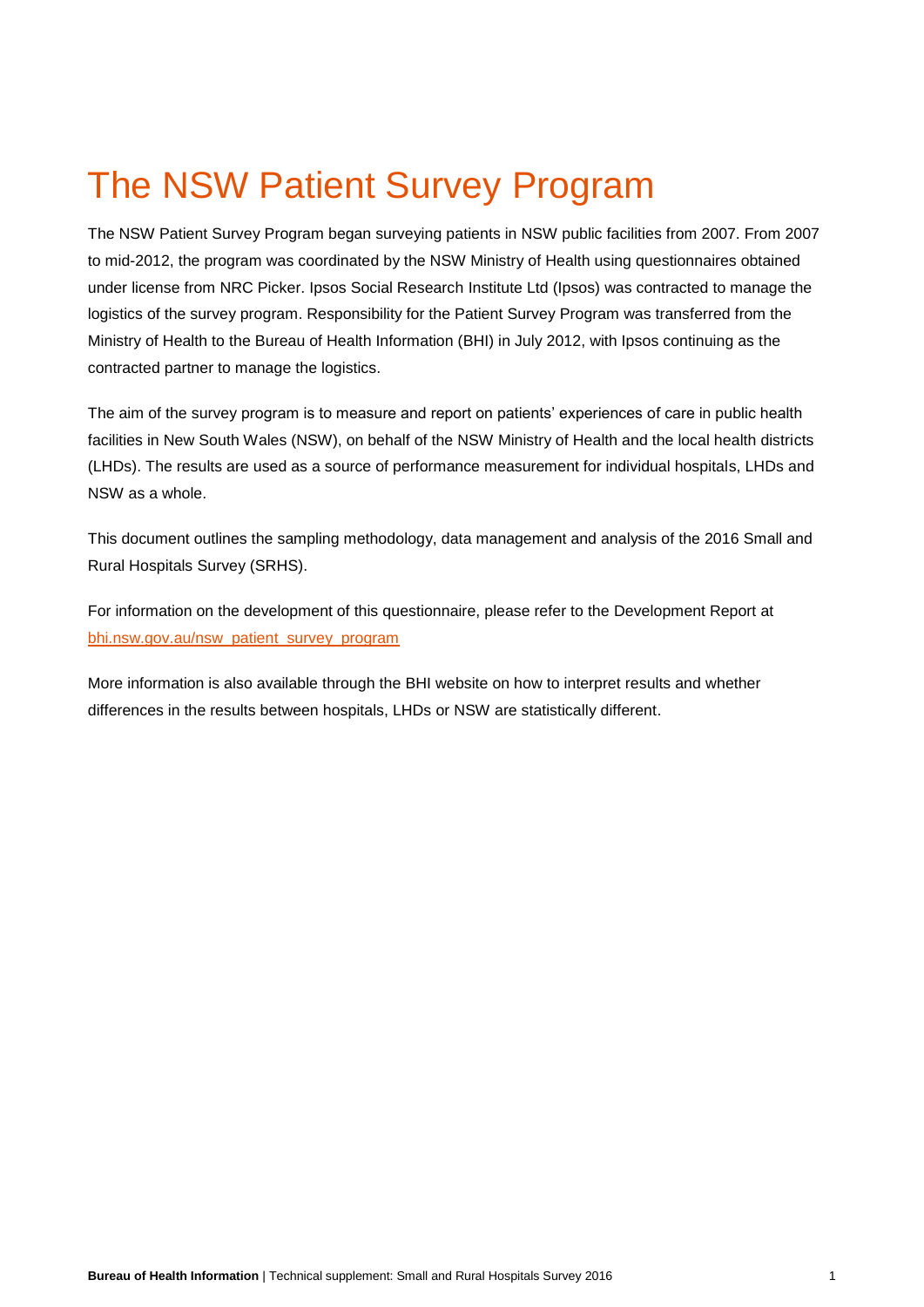## <span id="page-3-0"></span>Organisational roles in producing survey samples

The survey program assures patients that their responses will be confidential and that staff at hospitals will not be able to determine who gave which response. BHI does this through a number of mechanisms, including:

- Data suppression (results based on fewer than 30 responses are suppressed)
- Reporting aggregated results
- Anonymisation of patient comments
- Segregation of roles when constructing the survey samples (see below).

The sampling method for the survey program is a collaboration between BHI, Ipsos and the Ministry of Health's Health Systems Performance Information and Reporting Branch (HSPIRB) (see Figure 1). All surveys of admitted patients use data obtained from the Health Information Exchange (HIE).

BHI has access to de-identified unit record data from selected tables of the HIE database. Use of an encrypted patient number allows deduplication at the patient level within a hospital. For the SRHS, sampling frames are defined separately for each month, with the date of discharge used to define eligible records. Sample sizes for each included hospital are calculated in advance, as defined later in this report.



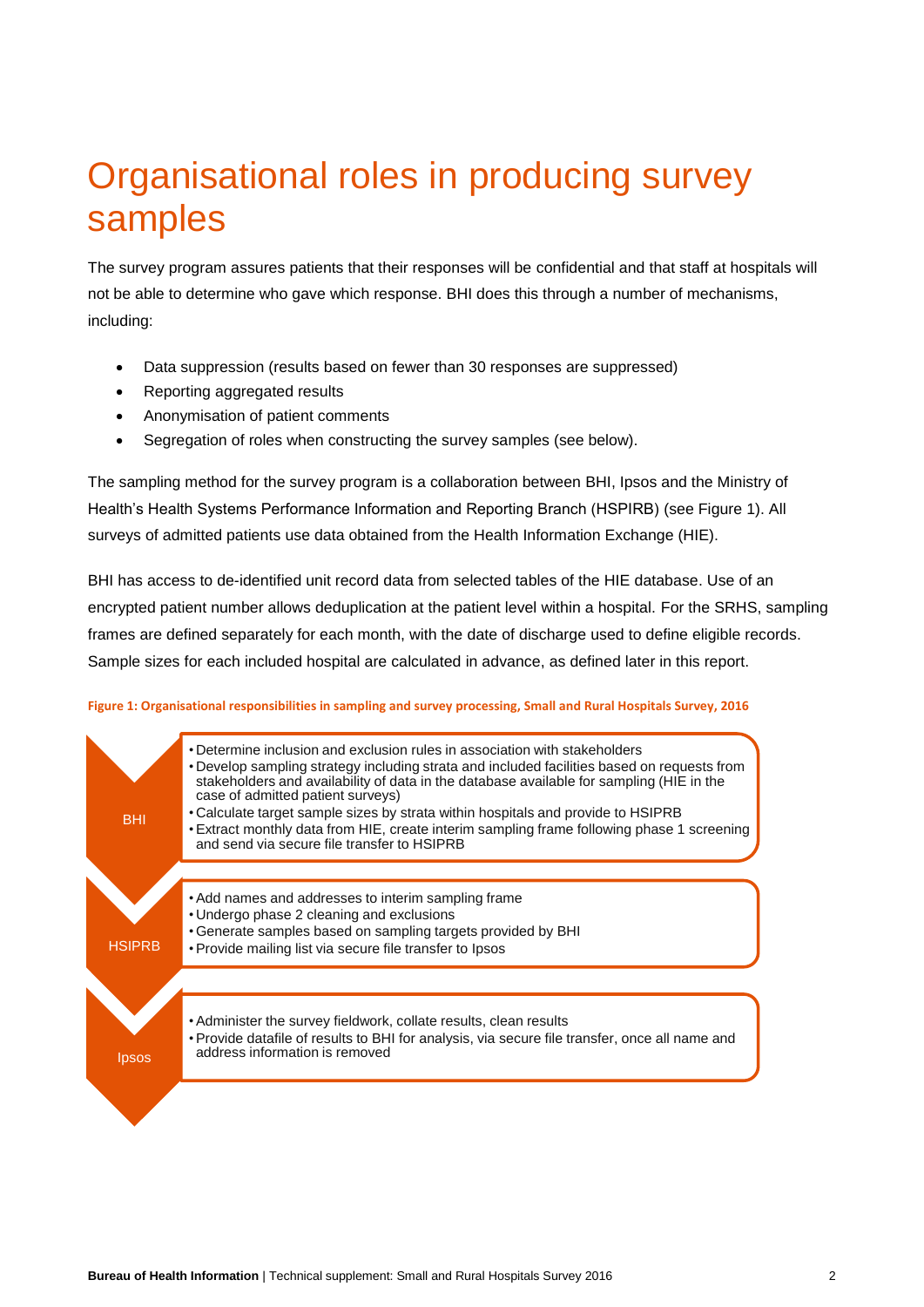## <span id="page-4-0"></span>Inclusion criteria

The list of patients attending small and rural hospitals is obtained by BHI from the Health Information Exchange (HIE). There are two phases of cleaning applied prior to selection of the sample.

## <span id="page-4-1"></span>Stage 1: First phase of screening

The first phase of screening is applied by BHI. In this phase, a series of rules are applied to define the interim sampling frame. These criteria take into account a range of factors including: the potentially high vulnerability of particular patient groups and/or patients with particularly sensitive reasons for admission; these patients' ability to answer questions; and the relevance of the survey questions to particular patient groups.

### Inclusions

- Admitted patients aged 18 years and older
- Admitted to a facility with a peer group classification:
	- D1a Community Acute with Surgery
	- D1b Community Acute without Surgery
	- D2 Community Non-Acute
	- F3 Multi-Purpose Services
	- Sub Acute
	- F6 Rehabilitation.

### **Exclusions**

- Facilities where there were fewer than 100 admissions in 2015
- Patients who died during their hospital admission mode of separation of 6 (Death with autopsy) or 7 (Death without autopsy)
- Acute and post-acute care services
- Patients who are not receiving either acute or rehabilitation care in hospital (Episode of care types 1 and 2)
- Patients who were admitted to a psychiatric unit during the hospital stay
- Patients who gave birth during their admission [Z37.0, Z37.2, O80-O84, procedure code of 90467, 90468, 90469, 90470 or 16520]
- Patients who experienced a stillbirth [Z37.1, Z37.3, Z37.4, Z37.6, Z37.7]
- Admitted for same-day haemodialysis code 13100-00 in any procedure fields
- Same-day patients who stayed for less than three hours
- Same day patients transerred to another hospital
- Are admitted for a termination of pregnancy procedure [35643-03, 35640-03]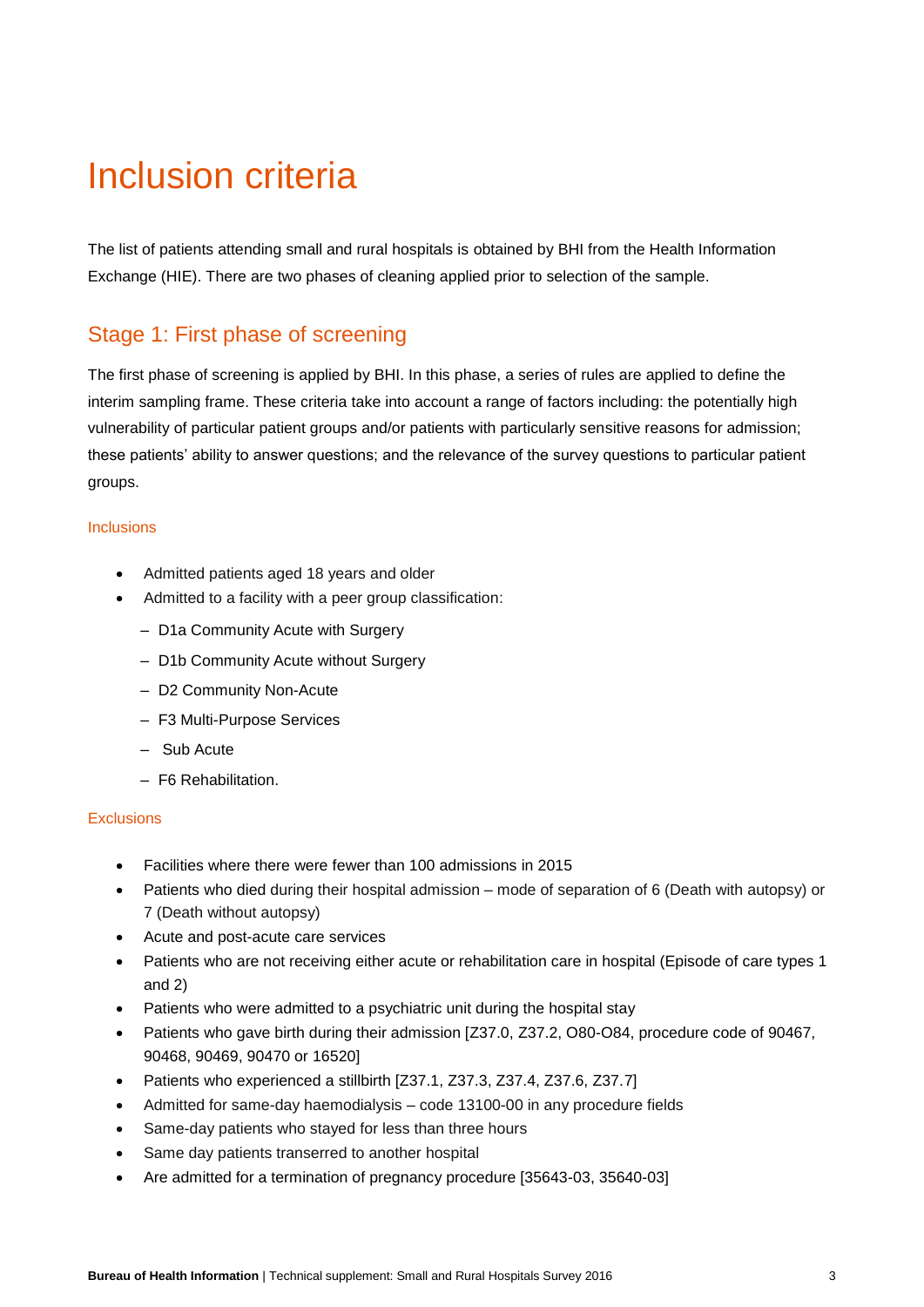- Have treatment for maltreatment syndromes [T74] in any diagnosis field, including neglect or abandonment, physical abuse, sexual abuse, psychological abuse, other maltreatment syndromes and maltreatment syndrome, unspecified
- Have treatment for contraceptive management [Z30] in any diagnosis field, including general counselling and advice on contraception, surveillance of contraceptive drugs, surveillance of contraceptive device, other contraceptive management and contraceptive management, unspecified
- Patients with a personal history of self-harm [Z91.5] or who have intentionally self-harmed [X60- X84,Y87.0, Y34]
- Patients who experienced pregnancy with an abortive outcome [O00-O08]
- Patients with a family history of mental or behavioural disorders [Z81.8] and patients who have expressed suicidal ideation [R45.81].

Where patients had multiple visits within the sampling month, their most recent hospital stay was kept. The questionnaire asks patients to respond to the survey based on their most recent admission in a particular month.

## <span id="page-5-0"></span>Phase 2 screening

BHI provides the interim sampling frame to the Health System Information and Performance Reporting Branch (HSIPRB), who add patient name and address information. Data then undergo a second phase of screening. This involves exclusions for administrative/logistical reasons, or where death had been recorded after discharge for the stay used for sample selection but before the final sampling frame is prepared.

## **Exclusions**

The following exclusion criteria are applied in this phase:

- Invalid address (including those with addresses listed as hotels, motels, nursing homes, Community Services, Mathew Talbot hostel, 100 William Street, army quarters, jails, unknown, NFA)
- Invalid name (including twin, baby of, etc.)
- Invalid date of birth
- On the 'do not contact' list
- Sampled in the previous six months for any BHI patient survey currently underway
- Had a death recorded according to the NSW Birth Deaths and Marriages Registry and/or Agency Performance and Data Collection, prior to the sample being provided to Ipsos.

<span id="page-5-1"></span>The data following these exclusions are defined by BHI as the final sampling frame.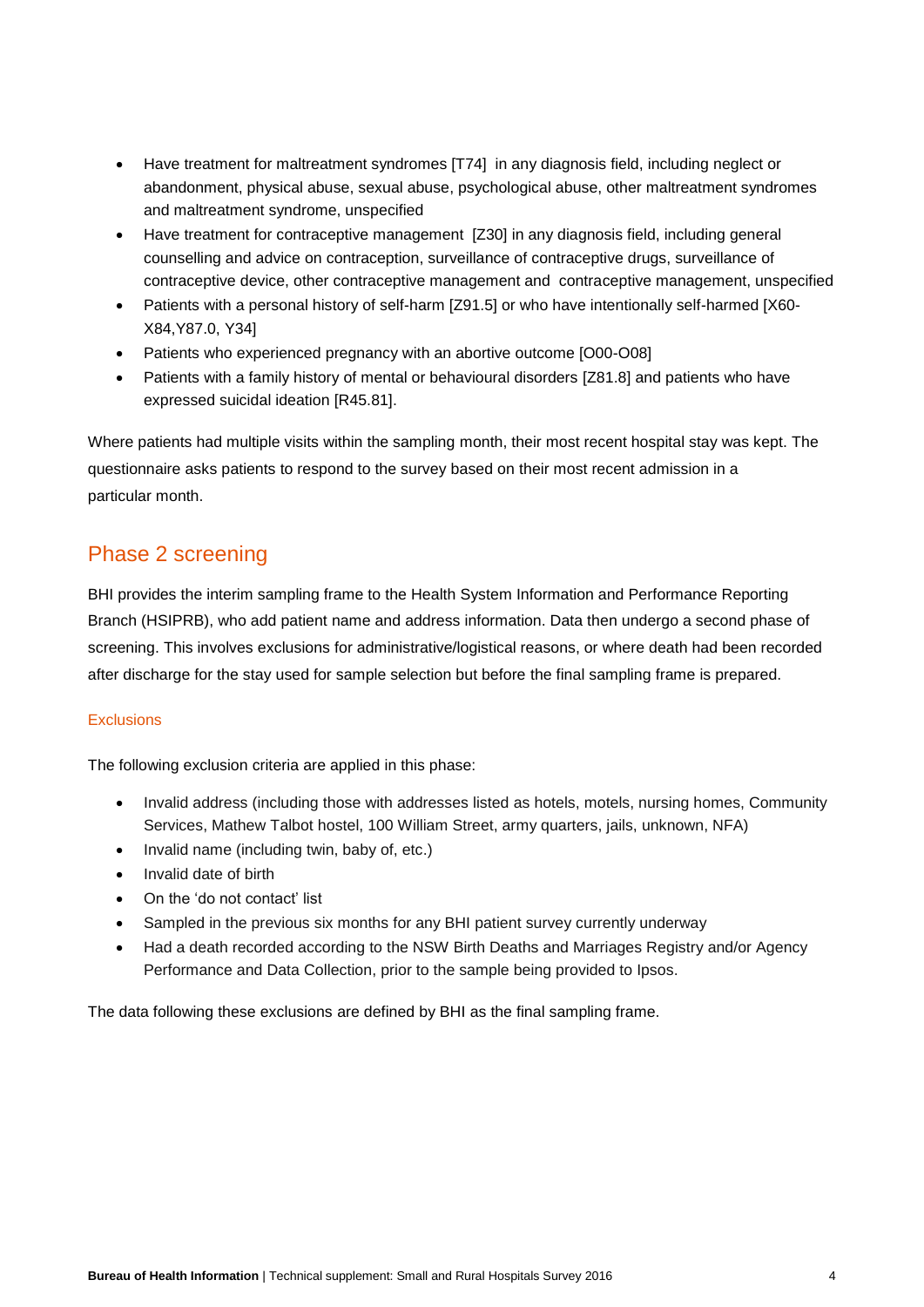## Drawing of the sample

### Survey design

The dataset obtained following Phase 2 screening is referred to as the final sampling frame. It includes eligible patients admitted to public facilities with a peer group classification of D1a, D1b, D2, F3, F4 and F6 (except for Acute and Post-acute Centre (APAC) services) that reported 100 or more admissions in the statewide HIE system during the 2014 calendar year.

A stratified sample design was applied, with each facility being defined as a stratum. Simple random sampling without replacement (SRSWOR) applied within each facility.

Although sampling is undertaken monthly, sample sizes are calculated to determine numbers over a 12 month period, as this is the period on which reporting is based.

### Calculation of sample sizes and reporting frequency

The monthly sample sizes are determined ahead of time, based on data extracted from the HIE for the previous 12 month period using the same phase 1 screening as is applied during monthly sampling.

Equation 1 is used to estimate the sample size. Values used in this equation aim to provide a sample size that will give a confidence interval of  $\pm 0.07$  around an expected proportion of 0.8.

$$
s_i = \frac{\chi^2 NP(1-P)}{d^2(N_i-1) + \chi^2 P(1-P)} \times \frac{1}{r_i}
$$
 (1)

Where:

- $s_i$  = desired sample size for reporting based on sampling for 12 months, for facility *i*
- $\chi^2$  = tabulated value of chi-squared with one degree of freedom at 5% level of significance (3.841)
- $N_i$  = population in facility *i* during the previous year
- $P =$  expected proportion giving positive response to the question on satisfaction with overall care (0.8), based on previous levels of response to patient surveys
- $d$  = degree of accuracy of the 95% confidence interval expressed as a proportion ( $\pm 0.07$ )
- $r_i$  = expected response rate in facility  $i$

The estimated sampling size is divided evenly by 12 and provided to HSIPRB as monthly survey targets. For each month of sampling, HSPIRB randomly selects patients within each facility, with the aim of achieving the targets provided by BHI. The desired targets may not be reached in all facilities because the targets are calculated based on historic interim sampling frame data and prior to the phase 2 screening. If the response rate is lower than anticipated or if the prevalence of the variable of interest is between 20 and 80%, the confidence interval may be wider than ±0.07. BHI reserves the right to suppress results where the response rate is lower than a particular level.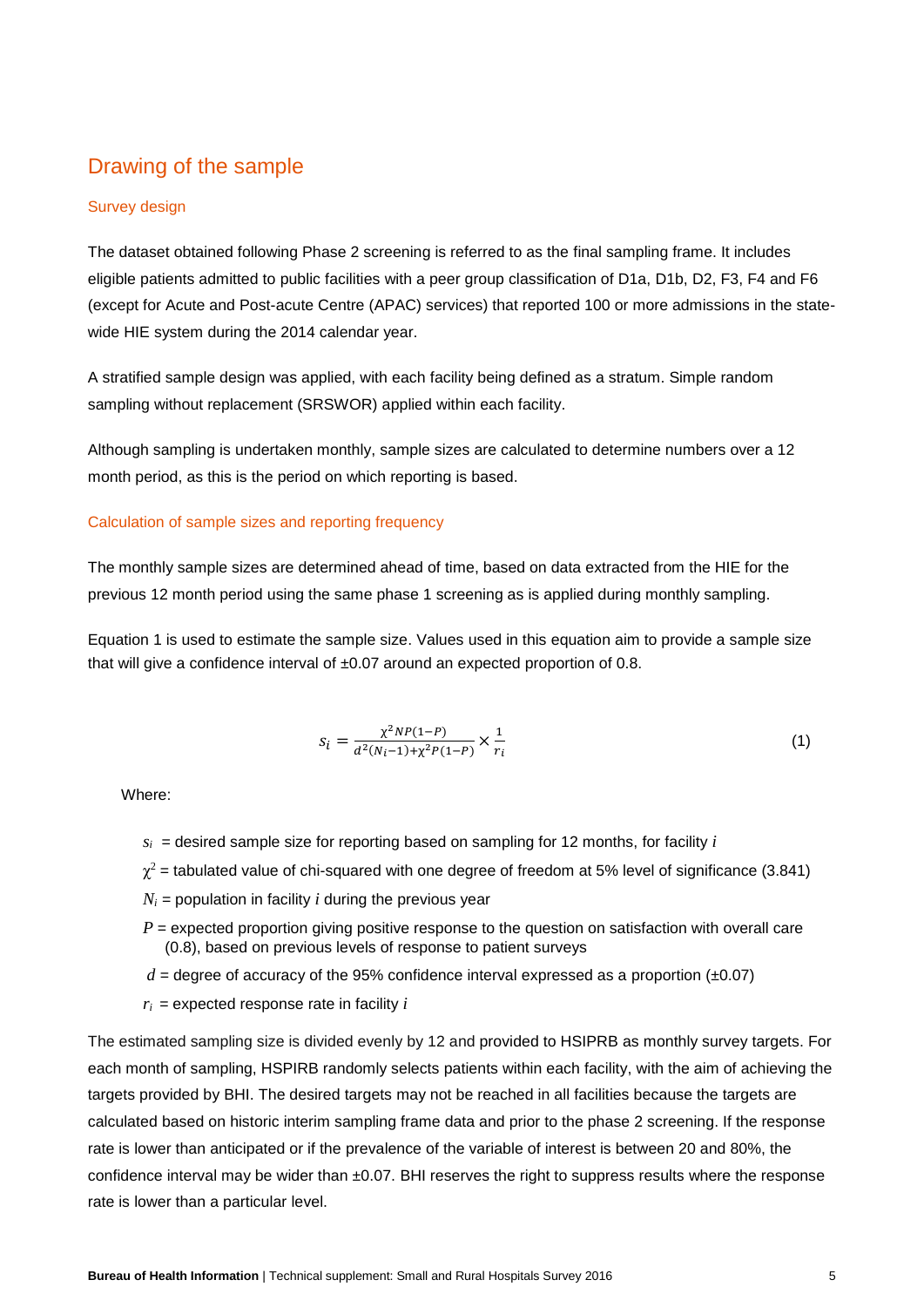## <span id="page-7-0"></span>Data Management

## Data collection

Upon completion of a survey questionnaire, the respondent returns or submits the completed survey (depending on whether they completed the paper-based questionnaire or the online questionnaire) to Ipsos. If a paper form is returned, Ipsos then scans in the answers electronically and manually enters free text fields.

Once all of the data are collated into a single dataset, all names and addresses are removed from the dataset. Also, all text entry fields are checked for potential identifiers (names of patients, names of doctors, telephone numbers, etc.) and any that are found are replaced with "XXXX".

Following this, each record is checked for any errors in completion. Where necessary, adjustments are made such as removing responses where the patient has not correctly followed questionnaire instructions or where the respondent has provided multiple answers to a single response question.

At the end of this process, Ipsos uses a secure NSW Ministry of Health system to transfer the data from their servers to BHI's secure servers, all of which are password protected with limited staff access.

At no stage does BHI, who analyse the data, have access to the names and contact details of the respondents. This ensures respondent answers remain confidential and identifying data can never be publicly released.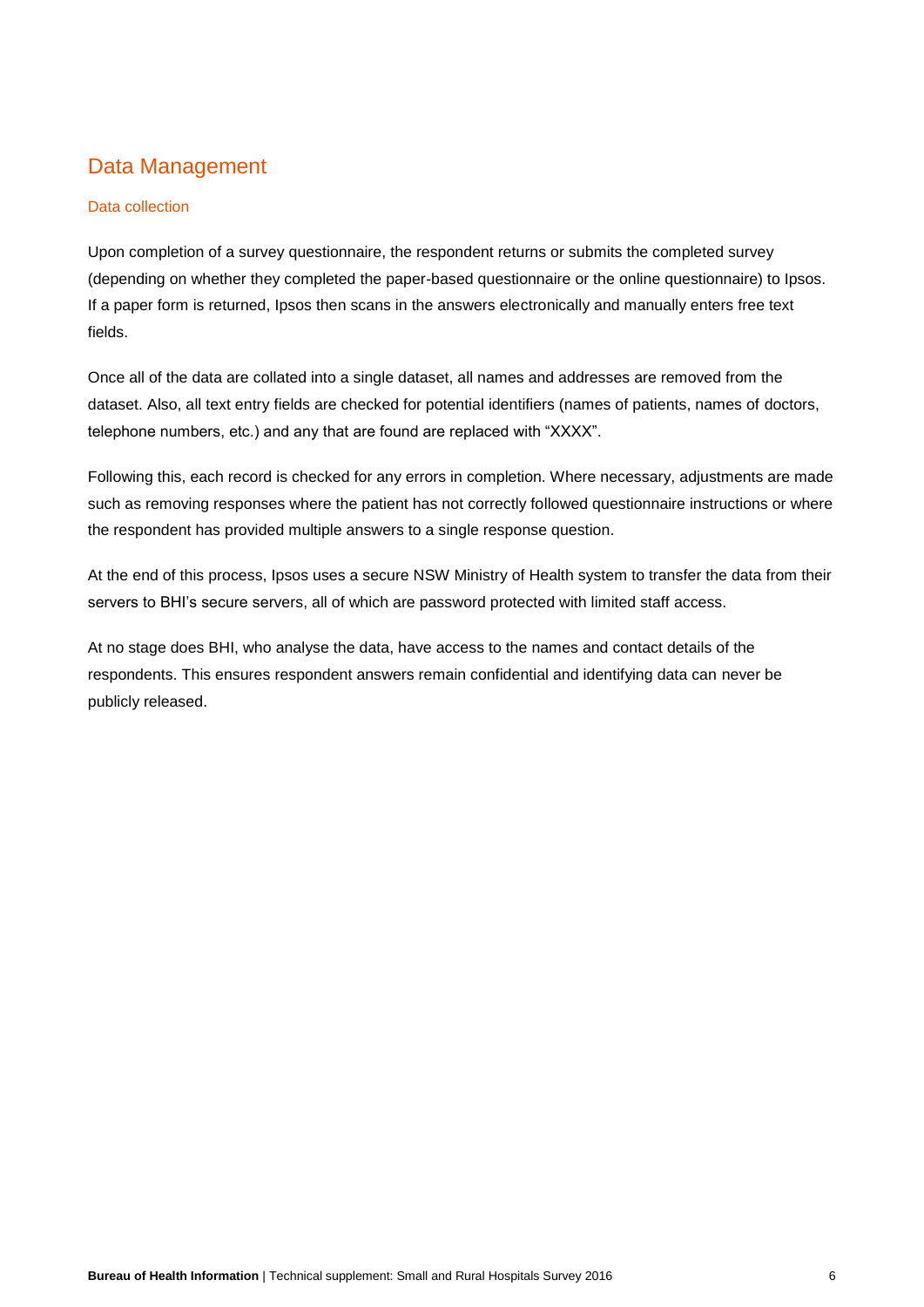## <span id="page-8-0"></span>Data Analysis

### Completeness of survey questionnaires

The level of survey completeness was high overall, with respondents answering, on average, 65 out of the 89 questions. Over 90% of respondents answered up to 73 questions.

#### Response rate

The overall response rate was 44%, ranging from 34% to 54% at the LHD level and 11% to 63% at hospital level. Response rates at the LHD and facility levels are provided in Tables 4 and 5 respectively, later in the document.

## <span id="page-8-1"></span>Weighting of data

During the planning phase of the Small and Rural Hospital survey, it was decided against sampling patients by age group and stay type within facilities because the majority of patients in these facilities are in the 49+ age group, and facilities generally do not cater for same day admissions.

Responses from the survey still needed to be weighted to ensure that results at the LHD and state level take into account the different sampling proportions used at the facility level.

Weighting was performed at facility level using equation (2)

$$
w_i = \frac{N_i}{n_i} \tag{2}
$$

Where:

 $N_i$  denotes the total number of patients eligible for the survey of the  $i<sup>th</sup>$  facility. The eligible patient numbers are based on the number of patients following the second phase of screening undertaken by the Ministry of Health.

 $n_i$ . denotes the number of respondents of the  $i<sup>th</sup>$  facility.

#### Analysis of weights

As part of the weighting process, an investigation of the weights is undertaken to ensure that undue weight is not applied to individual responses. The two most important factors considered are the ratio of the maximum to median weight, and the design effect. The design effect (DEFF) is estimated as (1+coefficient of variance (weights)<sup>2</sup> ), and estimates the variance of estimates obtained from the stratified sample used with the variance expected for a simple random sample. Sample sizes, response rates and DEFFs at the LHD and NSW level are shown in Table 4 and sample sizes and response rates at the facility level are shown in Table 5. For this survey, all respondents within a facility will have the same weight.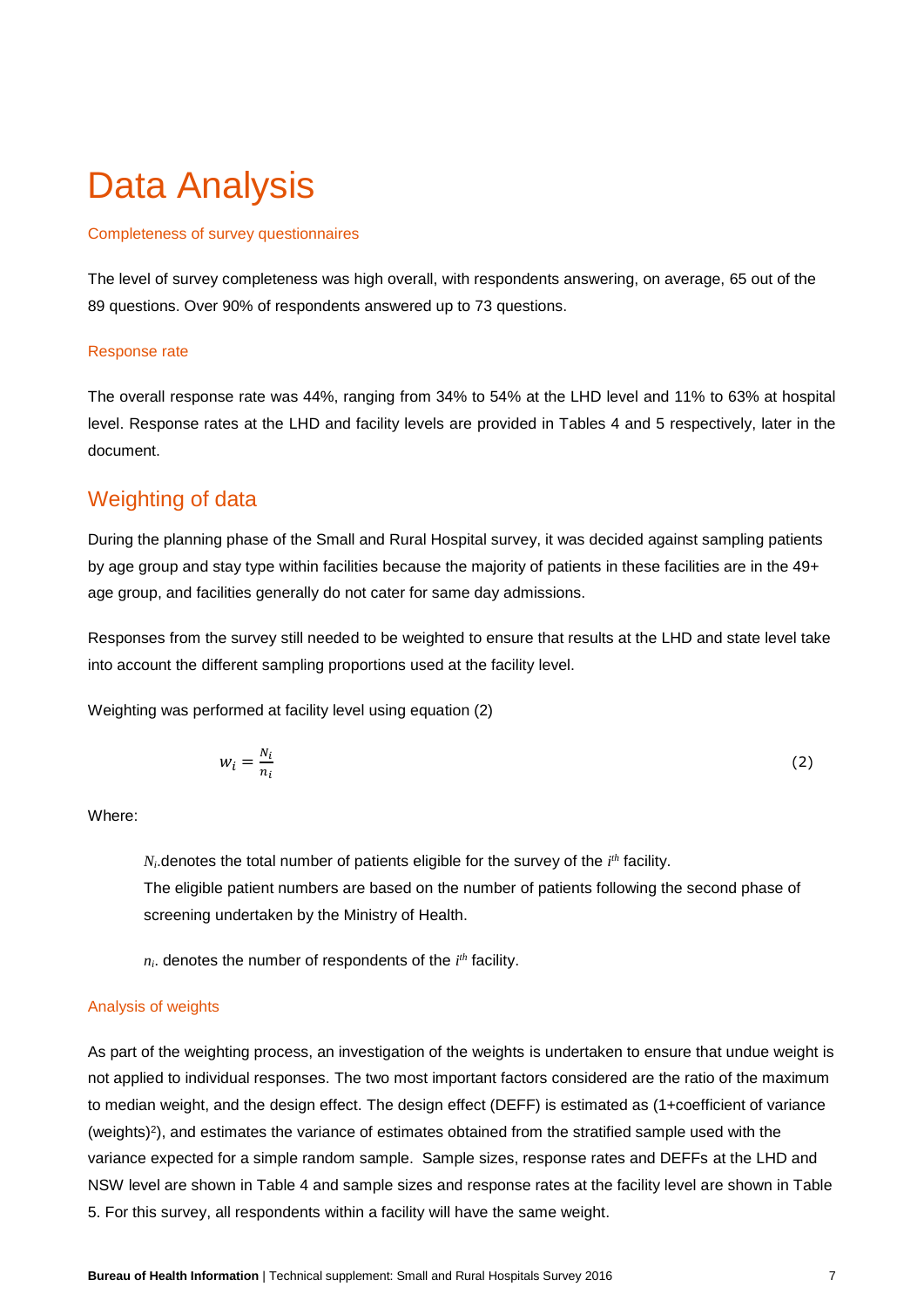**Table 4: Number of facilities, sample size, response rates and design effects (DEFF) by LHD and overall, SRHS, January to December 2016**

| <b>LHD</b>                   | <b>Number of</b><br>facilities | <b>Surveys</b><br><b>Mailed</b> | <b>Survey</b><br><b>Responses</b> | <b>Response</b><br>Rate | <b>DEF</b><br>F |
|------------------------------|--------------------------------|---------------------------------|-----------------------------------|-------------------------|-----------------|
| <b>Central Coast</b>         | 1                              | 192                             | 90                                | 47%                     | n/a             |
| Far West                     | 1                              | 121                             | 45                                | 37%                     | n/a             |
| Hunter New England           | 17                             | 3112                            | 1421                              | 46%                     | 1.4             |
| Illawarra Shoalhaven         | 3                              | 462                             | 250                               | 54%                     | 1.1             |
| Mid North Coast              | $\overline{2}$                 | 322                             | 171                               | 53%                     | 1.0             |
| Murrumbidgee                 | 25                             | 3687                            | 1731                              | 47%                     | 1.3             |
| <b>Nepean Blue Mountains</b> | 1                              | 238                             | 120                               | 50%                     | n/a             |
| Northern NSW                 | 5                              | 521                             | 230                               | 44%                     | 1.2             |
| Northern Sydney              | $\overline{2}$                 | 469                             | 254                               | 54%                     | 1.0             |
| South Eastern Sydney         | $\overline{2}$                 | 468                             | 225                               | 48%                     | 1.1             |
| South Western Sydney         | 1                              | 213                             | 93                                | 44%                     | n/a             |
| Southern NSW                 | 5                              | 801                             | 390                               | 49%                     | 1.1             |
| St Vincent's Health          | 1                              | 191                             | 65                                | 34%                     | n/a             |
| Sydney                       | 1                              | 248                             | 97                                | 39%                     | n/a             |
| Western NSW                  | 23                             | 3667                            | 1342                              | 37%                     | 1.3             |
| <b>NSW</b>                   | 90                             | 14712                           | 6524                              | 44%                     | 1.3             |

At the LHD level, the DEFFs are low compared with the Adult Admitted Patient Survey, with the maximum being 1.4. In LHDs that are represented by a single facility (see Table 4) there will be no variability in the weights. The LHDs with the largest DEFFs are those that have a large number of facilities. It is also affected by the range in patient volumes across the facilities within the LHD. In general the increase in standard errors caused by the survey design (and leading to a larger DEFF at LHD level) is more than offset by the fact that each facility that is sampled has sufficient sample size to allow facility-level reporting. In addition, the estimates at the LHD level have appropriate apportionment of respondents between large and small facilities, and there is no need to censor larger weights.

Table 5 also provides the peer group for each facility. For reporting purposes, facilities within peer groups D1a, D1b and D2 were combined, and F4 and F6 were combined, thus resulting in 3 peer groupings in Healthcare Observer.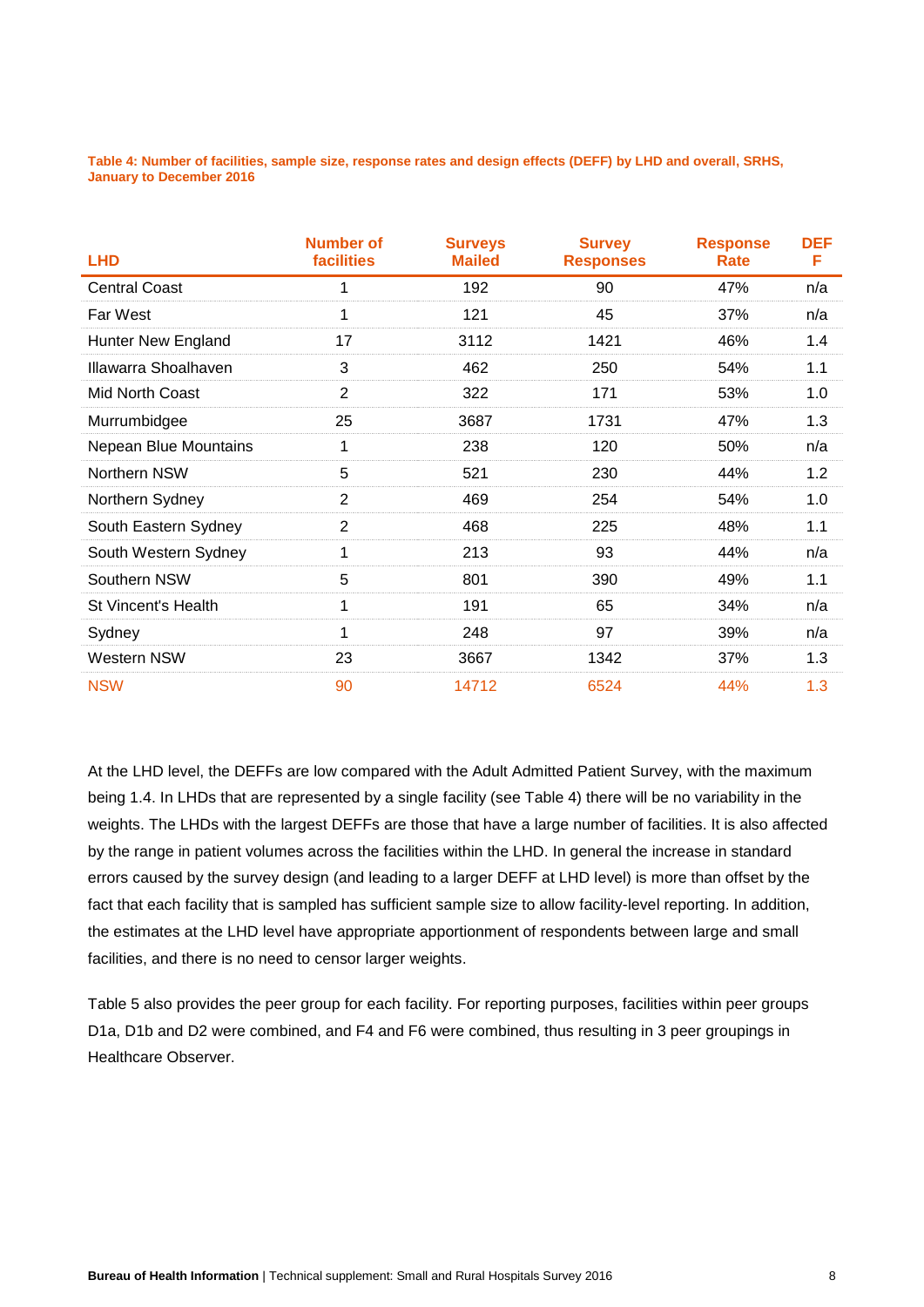| <b>Name</b>                                            | Peer group       | <b>Surveys</b><br>mailed | responses | <b>Survey Response</b><br>rate |
|--------------------------------------------------------|------------------|--------------------------|-----------|--------------------------------|
| <b>Balmain Hospital</b>                                | F <sub>4</sub>   | 248                      | 97        | 39%                            |
| <b>Balranald Multi-Purpose Service</b>                 | D <sub>2</sub>   | 121                      | 45        | 37%                            |
| <b>Baradine Multi-Purpose Service</b>                  | F <sub>3</sub>   | 67                       | 22        | 33%                            |
| Barham Multi-Purpose Service                           | D <sub>2</sub>   | 153                      | 78        | 51%                            |
| Barraba Multi-Purpose Service                          | F <sub>3</sub>   | 177                      | 83        | 47%                            |
| Berrigan Multi-Purpose Service                         | F <sub>3</sub>   | 85                       | 51        | 60%                            |
| <b>Bingara Multi-Purpose Service</b>                   | F <sub>3</sub>   | 129                      | 64        | 50%                            |
| Boggabri Multi-Purpose Service                         | F <sub>3</sub>   | 84                       | 43        | 51%                            |
| Bombala Multi-Purpose Service                          | F <sub>3</sub>   | 103                      | 46        | 45%                            |
| Boorowa Multi-Purpose Service                          | F <sub>3</sub>   | 85                       | 33        | 39%                            |
| <b>Bourke Multi-Purpose Service</b>                    | F <sub>3</sub>   | 214                      | 44        | 21%                            |
| <b>Braeside Hospital</b>                               | F <sub>4</sub>   | 213                      | 93        | 44%                            |
| <b>Braidwood Multi-Purpose Service</b>                 | F <sub>3</sub>   | 73                       | 45        | 62%                            |
| <b>Brewarrina Multi-Purpose Service</b>                | F <sub>3</sub>   | 80                       | 9         | 11%                            |
| <b>Byron District Hospital</b>                         | D <sub>1</sub> b | 109                      | 42        | 39%                            |
| Calvary Health Care Sydney                             | F <sub>4</sub>   | 243                      | 136       | 56%                            |
| Canowindra Soldiers' Memorial Hospital                 | D <sub>2</sub>   | 211                      | 98        | 46%                            |
| <b>Cobar District Hospital</b>                         | D <sub>1</sub> b | 237                      | 75        | 32%                            |
| Coledale Hospital                                      | F <sub>4</sub>   | 102                      | 59        | 58%                            |
| <b>Condobolin District Hospital</b>                    | D <sub>1</sub> b | 223                      | 71        | 32%                            |
| Coolah Multi-Purpose Service                           | F <sub>3</sub>   | 93                       | 40        | 43%                            |
| Coolamon Multi-Purpose Service                         | F <sub>3</sub>   | 136                      | 80        | 59%                            |
| Coonabarabran District Hospital                        | D <sub>1</sub> b | 232                      | 118       | 51%                            |
| Coonamble Multi-Purpose Service                        | D <sub>2</sub>   | 220                      | 55        | 25%                            |
| Cootamundra Health Service                             | D <sub>1a</sub>  | 254                      | 131       | 52%                            |
| Corowa Multi-Purpose Service                           | D <sub>1</sub> a | 246                      | 126       | 51%                            |
| <b>Crookwell Health Service</b>                        | D <sub>2</sub>   | 236                      | 118       | 50%                            |
| <b>Culcairn Multi-Purpose Service</b>                  | F3               | 51                       | 21        | 41%                            |
| David Berry Hospital                                   | F4               | 143                      | 87        | 61%                            |
| Dorrigo Plateau Multi-Purpose Service                  | F <sub>3</sub>   | 75                       | 32        | 43%                            |
| Dunedoo War Memorial Multi-Purpose Service             | F <sub>3</sub>   | 53                       | 27        | 51%                            |
| Dungog District Hospital                               | D <sub>2</sub>   | 198                      | 101       | 51%                            |
| <b>Finley Health Service</b>                           | D <sub>1</sub> b | 226                      | 110       | 49%                            |
| Gilgandra Multi-Purpose Service                        | F <sub>3</sub>   | 200                      | 86        | 43%                            |
| <b>Glen Innes District Hospital</b>                    | D <sub>1</sub> a | 248                      | 122       | 49%                            |
| Gloucester Soldier's Memorial Hospital - Hospital Unit | D <sub>1a</sub>  | 248                      | 138       | 56%                            |
| <b>Greenwich Hospital</b>                              | F <sub>4</sub>   | 234                      | 123       | 53%                            |
| <b>Grenfell Multi-Purpose Service</b>                  | F <sub>3</sub>   | 137                      | 60        | 44%                            |
| <b>Gulgong Multi-Purpose Service</b>                   | D <sub>1</sub> b | 90                       | 46        | 51%                            |
| Gundagai Multi-Purpose Service                         | D <sub>2</sub>   | 239                      | 88        | 37%                            |
| Guyra Multi-Purpose Service                            | F <sub>3</sub>   | 160                      | 63        | 39%                            |

### **Table 5 Peer group, sample sizes and response rates by hospital, SRHS, January to December 2016**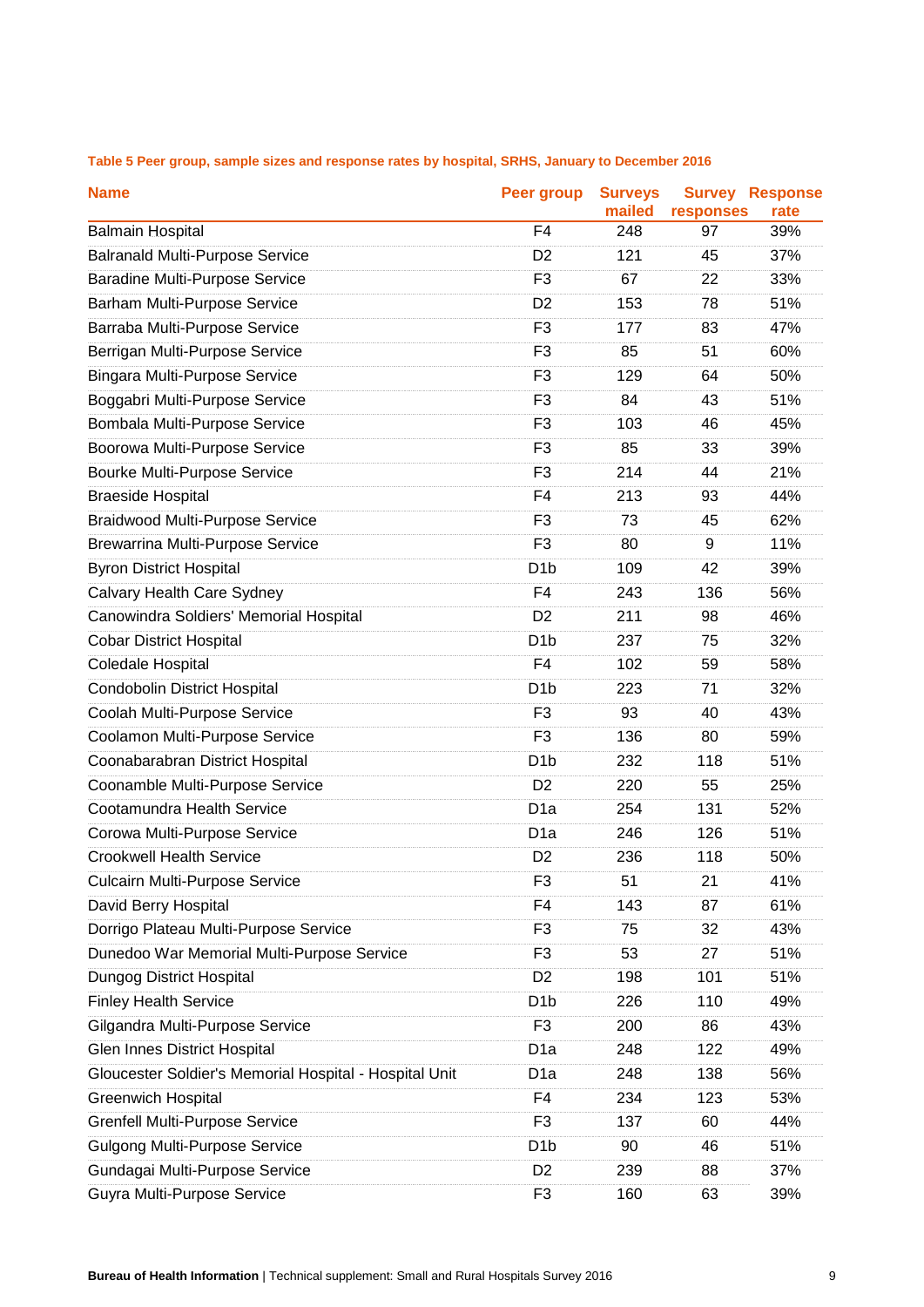| <b>Name</b>                                   | <b>Peer group</b> | <b>Surveys</b><br>mailed | responses | <b>Survey Response</b><br>rate |
|-----------------------------------------------|-------------------|--------------------------|-----------|--------------------------------|
| <b>Hay Health Service</b>                     | D <sub>2</sub>    | 135                      | 53        | 39%                            |
| Henty Multi-Purpose Service                   | F <sub>3</sub>    | 58                       | 32        | 55%                            |
| Hillston Multi-Purpose Service                | D <sub>2</sub>    | 61                       | 23        | 38%                            |
| Holbrook Multi-Purpose Service                | D <sub>1</sub> b  | 48                       | 23        | 48%                            |
| Jerilderie Multi-Purpose Service              | F <sub>3</sub>    | 58                       | 30        | 52%                            |
| Junee Multi-Purpose Service                   | F <sub>3</sub>    | 160                      | 76        | 48%                            |
| Kyogle Multi-Purpose Service                  | F <sub>3</sub>    | 231                      | 117       | 51%                            |
| Lake Cargelligo Multi-Purpose Service         | F <sub>3</sub>    | 83                       | 30        | 36%                            |
| Leeton Health Service                         | D <sub>1a</sub>   | 247                      | 93        | 38%                            |
| Lightning Ridge Multi-Purpose Service         | F <sub>3</sub>    | 147                      | 52        | 35%                            |
| Lockhart Multi-Purpose Service                | D <sub>2</sub>    | 97                       | 47        | 48%                            |
| Manilla Multi-Purpose Service                 | D <sub>2</sub>    | 199                      | 78        | 39%                            |
| Mercy Care Centre, Young                      | F <sub>4</sub>    | 77                       | 45        | 58%                            |
| Molong Multi-Purpose Service                  | D <sub>2</sub>    | 91                       | 57        | 63%                            |
| Mullumbimby & District War Memorial Hospital  | D <sub>1</sub> b  | 113                      | 39        | 35%                            |
| Murrumburrah-Harden Multi-Purpose Service     | D <sub>1</sub> b  | 197                      | 105       | 53%                            |
| Narrandera Health Service                     | D <sub>1</sub> a  | 246                      | 105       | 43%                            |
| Narromine District Hospital                   | D <sub>2</sub>    | 214                      | 92        | 43%                            |
| Nimbin Multi-Purpose Service                  | F <sub>3</sub>    | 32                       | 13        | 41%                            |
| Nyngan Multi-Purpose Service                  | F <sub>3</sub>    | 136                      | 34        | 25%                            |
| Oberon Multi-Purpose Service                  | F <sub>3</sub>    | 194                      | 84        | 43%                            |
| Pambula District Hospital                     | D <sub>1a</sub>   | 153                      | 83        | 54%                            |
| Peak Hill Multi-Purpose Service               | D <sub>2</sub>    | 81                       | 31        | 38%                            |
| Port Kembla District Hospital                 | F <sub>4</sub>    | 217                      | 104       | 48%                            |
| Prince Albert Memorial, Tenterfield           | D <sub>1</sub> b  | 224                      | 95        | 42%                            |
| Quirindi Community Hospital                   | D <sub>1</sub> b  | 206                      | 81        | 39%                            |
| Royal Rehab                                   | F <sub>6</sub>    | 235                      | 131       | 56%                            |
| Rylstone Multi-Purpose Service                | F <sub>3</sub>    | 158                      | 79        | 50%                            |
| Scott Memorial Hospital, Scone                | D <sub>1</sub> a  | 247                      | 109       | 44%                            |
| Springwood Hospital                           | D <sub>1</sub> a  | 238                      | 120       | 50%                            |
| St Joseph's Hospital, Auburn                  | F4                | 191                      | 65        | 34%                            |
| <b>Temora Health Service</b>                  | D <sub>1</sub> a  | 236                      | 118       | 50%                            |
| <b>Tocumwal Multi-Purpose Service</b>         | D <sub>2</sub>    | 175                      | 89        | 51%                            |
| <b>Tomaree Community Hospital</b>             | D <sub>1</sub> b  | 248                      | 120       | 48%                            |
| Tumbarumba Multi-Purpose Service              | F <sub>3</sub>    | 98                       | 42        | 43%                            |
| Urbenville and District Multi-Purpose Service | F <sub>3</sub>    | 36                       | 19        | 53%                            |
| Walcha Multi-Purpose Service                  | F <sub>3</sub>    | 161                      | 71        | 44%                            |
| <b>Walgett Multi-Purpose Service</b>          | D <sub>1</sub> b  | 222                      | 30        | 14%                            |
| War Memorial Hospital, Waverley               | F <sub>6</sub>    | 225                      | 89        | 40%                            |
| Warialda Multi-Purpose Service                | F <sub>3</sub>    | 186                      | 83        | 45%                            |
| Warren Multi-Purpose Service                  | F <sub>3</sub>    | 133                      | 44        | 33%                            |
| <b>Wauchope District Memorial Hospital</b>    | D <sub>1</sub> a  | 247                      | 139       | 56%                            |
| Wee Waa District Hospital                     | D <sub>1</sub> b  | 215                      | 63        | 29%                            |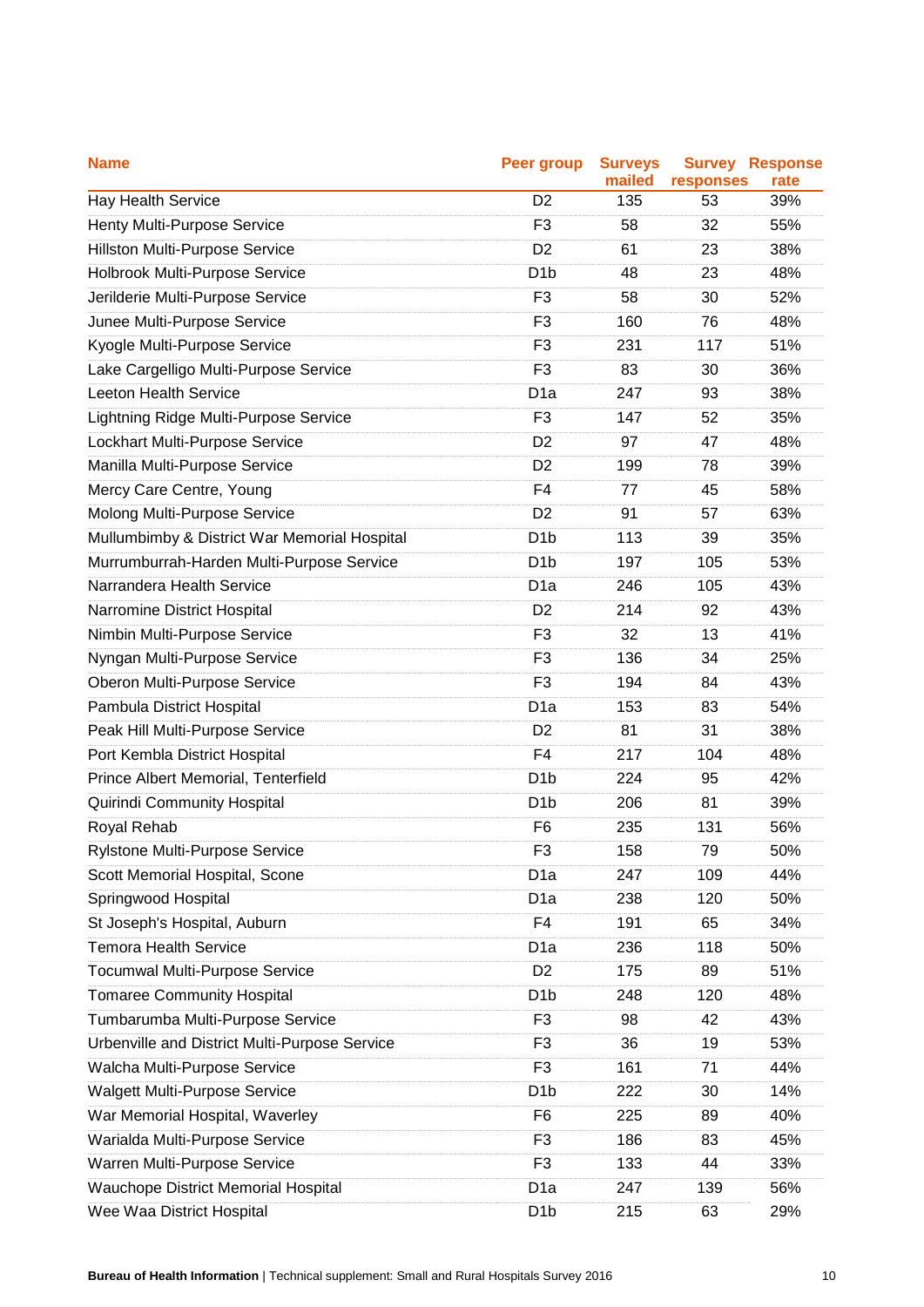| <b>Name</b>                                    | Peer group       | <b>Surveys</b><br>mailed | responses | <b>Survey Response</b><br>rate |
|------------------------------------------------|------------------|--------------------------|-----------|--------------------------------|
| Wellington Hospital, Bindawalla                | D <sub>1</sub> b | 234                      | 88        | 38%                            |
| Wilson Memorial Community Hospital, Murrurundi | D <sub>2</sub>   | 38                       | 22        | 58%                            |
| Wingham Memorial Hospital                      | F6               | 144                      | 85        | 59%                            |
| Woy Woy Hospital                               | D <sub>2</sub>   | 192                      | 90        | 47%                            |
| <b>Wyalong Health Service</b>                  | D <sub>1</sub> b | 236                      | 102       | 43%                            |
| <b>Yass Health Service</b>                     | D <sub>1</sub> b | 236                      | 98        | 42%                            |

## <span id="page-12-0"></span>Demographic characteristics of respondents to SRHS

One of the aims of weighting is to ensure that after weighting the characteristics of the respondents closely reflect the characteristics of the patient population. Table 6 shows the percentages by actual patient volumes as well as for the unweighted and weighted survey results, by various demographic breakdowns.

Two patient population figures are shown. The first column refers to the patient population prior to the phase 2 screening process. The second column refers to the eligible patient population, from which the sample was selected.

The weighted percentage of respondents in each LHD and peer group is consistent with the proportions in the eligible patient population. It should be noted that the proportion of respondents in the 18-49 year age strata is less than half of the proportion in the eligible population, whether weighted or unweighted. This is partly due to a much lower response rate for younger patients. A similar effect is observed for Aboriginal patients.

| <b>Demographic</b><br>variable | <b>Sub-group</b>                      | $%$ in<br>patient<br>population | $%$ in MoH $*$<br>eligible<br>population | $%$ in<br>respondents<br>(unweighted) | $%$ in<br>respondents<br>(weighted) |
|--------------------------------|---------------------------------------|---------------------------------|------------------------------------------|---------------------------------------|-------------------------------------|
| <b>LHD</b>                     | <b>Central Coast</b>                  |                                 |                                          |                                       |                                     |
|                                | Far West                              | 1                               | 0                                        |                                       | 0                                   |
|                                | <b>Hunter New England</b>             | 22                              | 24                                       | 22                                    | 24                                  |
|                                | Illawarra Shoalhaven                  | 2                               | $\overline{2}$                           | 4                                     | 2                                   |
|                                | Mid North Coast                       | $\overline{2}$                  | 3                                        | 3                                     | 3                                   |
|                                | Murrumbidgee                          | 27                              | 26                                       | 27                                    | 26                                  |
|                                | <b>Nepean Blue Mountains</b>          | 2                               | 3                                        | $\overline{2}$                        | 3                                   |
|                                | Northern NSW                          | 5                               | 3                                        | 4                                     | 3                                   |
|                                | Northern Sydney                       | 4                               | 4                                        | 4                                     | 4                                   |
|                                | South Eastern Sydney                  | 4                               | 5                                        | 3                                     | 5                                   |
|                                | South Western Sydney                  | 1                               |                                          |                                       |                                     |
|                                | Southern NSW                          | 6                               | 5                                        | 6                                     | 5                                   |
|                                | St Vincent's Health<br><b>Network</b> | 1                               |                                          |                                       |                                     |

### **Table 6 Demographic characteristics of patients and SRHS respondents, January to December 2016**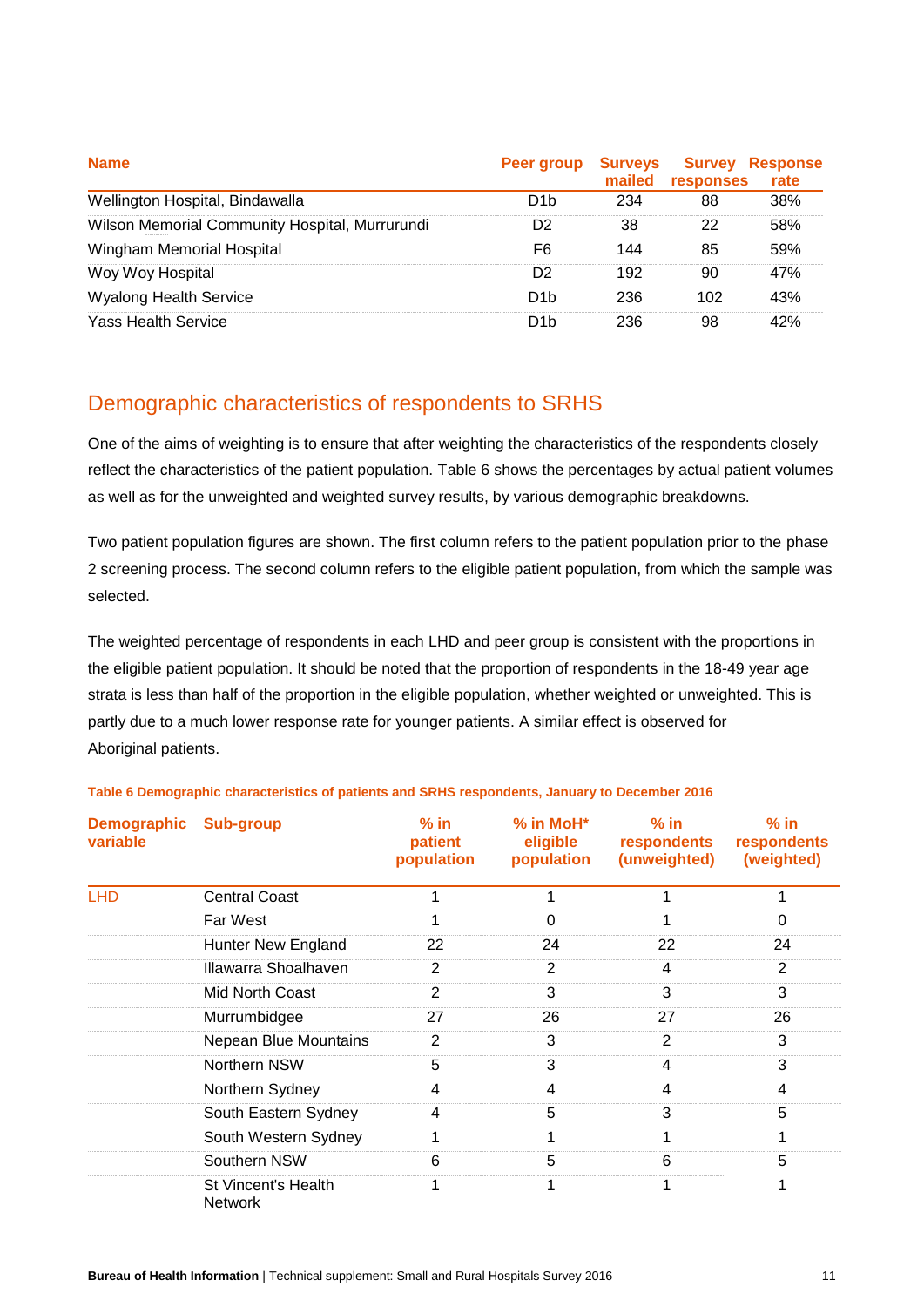| <b>Demographic</b><br>variable | <b>Sub-group</b>                                                          | $%$ in<br>patient<br>population | % in MoH*<br>eligible<br>population | $%$ in<br>respondents<br>(unweighted) | $%$ in<br>respondents<br>(weighted) |
|--------------------------------|---------------------------------------------------------------------------|---------------------------------|-------------------------------------|---------------------------------------|-------------------------------------|
|                                | Sydney                                                                    | $\overline{2}$                  | 3                                   | 1                                     | $\mathfrak{S}$                      |
|                                | Western NSW                                                               | 21                              | 20                                  | 21                                    | 20                                  |
| Peer group                     | D <sub>1a</sub>                                                           | 28                              | 31                                  | 20                                    | 31                                  |
|                                | D <sub>1</sub> b                                                          | 22                              | 21                                  | 20                                    | 21                                  |
|                                | D <sub>2</sub>                                                            | 15                              | 15                                  | 18                                    | 15                                  |
|                                | F <sub>3</sub>                                                            | 19                              | 16                                  | 25                                    | 16                                  |
|                                | F <sub>4</sub>                                                            | 11                              | 13                                  | 12                                    | 13                                  |
|                                | F <sub>6</sub>                                                            | $\overline{4}$                  | $\overline{4}$                      | 5                                     | $\overline{4}$                      |
| Age stratum                    | 18-49                                                                     | 19                              | $\epsilon$                          | 8                                     | 8                                   |
|                                | $50+$                                                                     | 81                              | $\epsilon$                          | 92                                    | 92                                  |
| <b>Stay type</b>               | Overnight                                                                 | 74                              | à.                                  | 83                                    | 77                                  |
|                                | Same Day                                                                  | 26                              |                                     | 17                                    | 23                                  |
|                                | Aboriginal status Neither Aboriginal nor<br><b>Torres Strait Islander</b> | 93                              | $\epsilon$                          | 98                                    | 98                                  |
|                                | Aboriginal and/or Torres<br>Strait Islander                               | $\overline{7}$                  |                                     | $\overline{2}$                        | $\overline{2}$                      |
|                                |                                                                           |                                 |                                     |                                       |                                     |
| Gender                         | Male                                                                      | 47                              | $\epsilon$                          | 46                                    | 46                                  |
|                                | Female                                                                    | 53                              |                                     | 54                                    | 54                                  |

\*MOH = NSW Ministry of Health; only information required for sampling is provided by MoH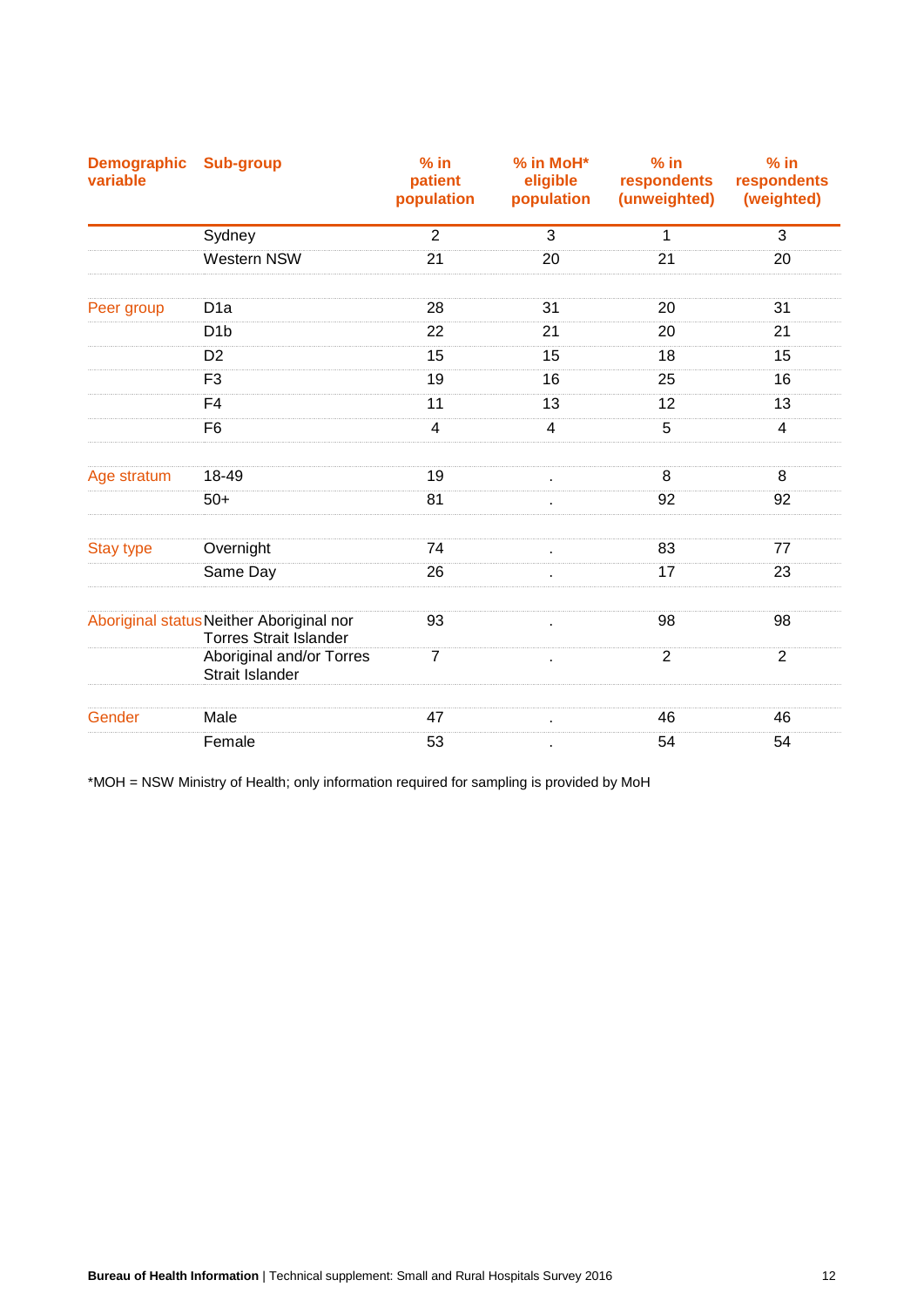## <span id="page-14-0"></span>Reporting

## **Confidentiality**

BHI does not does not receive any confidential patient information. The process of mailing surveys and collation of responses are carried out by Ipsos Social Research Institute (Ipsos) on behalf of BHI. All personal identifiers, such as name, address etc., are removed from the data before it is provided to BHI.

To further ensure that respondents are not identifiable, BHI only publishes results that include a minimum of 30 respondents. For facilities or LHDs where there are too few respondents, results are suppressed. Only aggregated data are published – unit record data are never published in BHI reports.

### Statistical Analysis

Data were analysed for the period from January to December 2016. Analysis was undertaken in SAS V9.4 using the SURVEYFREQ procedure, with hospital as a stratum. Results were weighted for all questions except for questions related to socio-demographic characteristics and self-reported health.

Results were generated for each question in the survey

- At NSW level, and by LHD, peer group and hospital
- Within each of these, by the following demographic characteristics:

| Characteristic                          | Comment                                                                                                                                                                 |
|-----------------------------------------|-------------------------------------------------------------------------------------------------------------------------------------------------------------------------|
| Age group                               | 18-34, 35-54, 55-74, 75+, based on self-report. Where question on year<br>of birth is missing or invalid, administrative age was used                                   |
| Self-reported gender                    | Where question on sex is missing or invalid, administrative data used                                                                                                   |
| <b>Education</b>                        | Response "Still at secondary school" was combined with "Less than<br>Year 12"                                                                                           |
| Country of birth                        |                                                                                                                                                                         |
| Main language spoken at home            |                                                                                                                                                                         |
| Rurality of hospital (NSW only)         | Based on Remoteness category of location of facility                                                                                                                    |
| Long-standing health conditions         | Dichotomised as reported a health condition or none reported                                                                                                            |
| Aboriginal status                       | Self-reported, dichotomised into Aboriginal and/or Torres Strait Islander<br>or neither. Missing values were excluded rather than imputed from<br>administrative source |
| Self-reported health                    |                                                                                                                                                                         |
| Quintile of socio-economic disadvantage | Refer to the Data Dictionary: Quintile of socio-economic disadvantage                                                                                                   |
| Rurality of patient residence           | Based on Remoteness category of postcode of respondent                                                                                                                  |

For a detailed breakdown of the proportion of missing or 'Don't know' responses for each question, refer to Appendix 1.

Typically, for questions that are related to hospital performance, missing values and 'Don't know/can't remember'-type responses are excluded. The exception is for 'Don't know/can't remember' responses for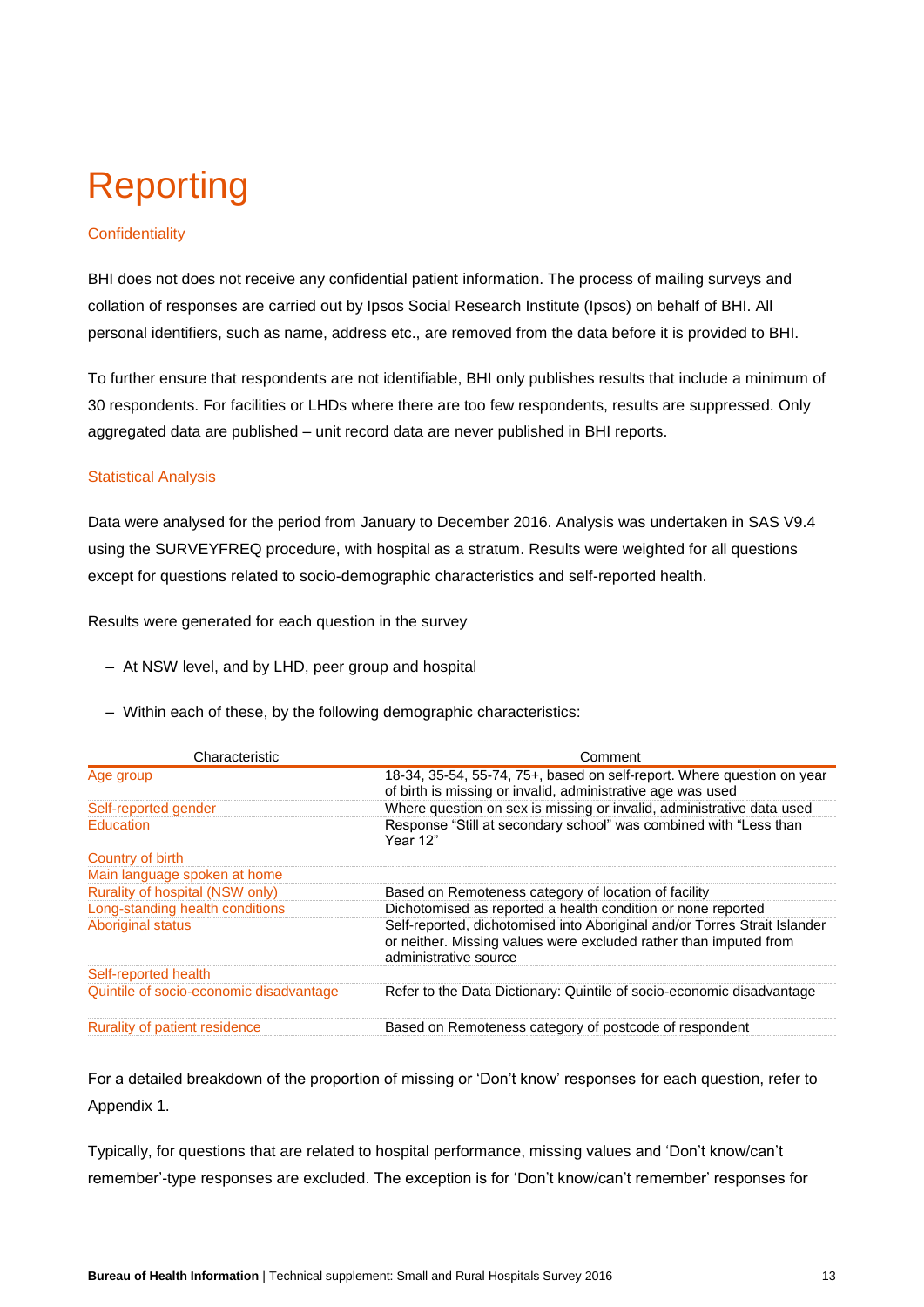questions that ask about a third party (e.g. if family had enough opportunity to talk to doctor) or that are over 10%.

Meanwhile, questions that are not related to hospital performance include results for people who responded 'Don't know/can't remember' and those who should have answered the question but did not. Results are presented only where the result was based on at least 30 respondents.

### Confidence intervals

Confidence intervals can be displayed in Healthcare Observer for the most positive response option for questions related to hospital performance (with the exception of questions experiencing complications, where confidence intervals are shown for the least positive response option). 95% confidence intervals are based on modified Clopper-Pearson (exact) confidence limits for proportions, as calculated in SAS during the SURVEYFREQ procedure.

The BHI document, ["Guide to Interpreting Differences"](http://bhi.nsw.gov.au/__data/assets/pdf_file/0006/248055/AAPS_Guide_to_interpreting_differences_Nov14.pdf) provides additional information in understanding comparison of results.

Some differences in results between hospitals may be due to differences in the demographic profile of patients attending those facilities. BHI is currently developing methods to standardise survey results in order to account for differences in patient mix and to optimise direct comparisons.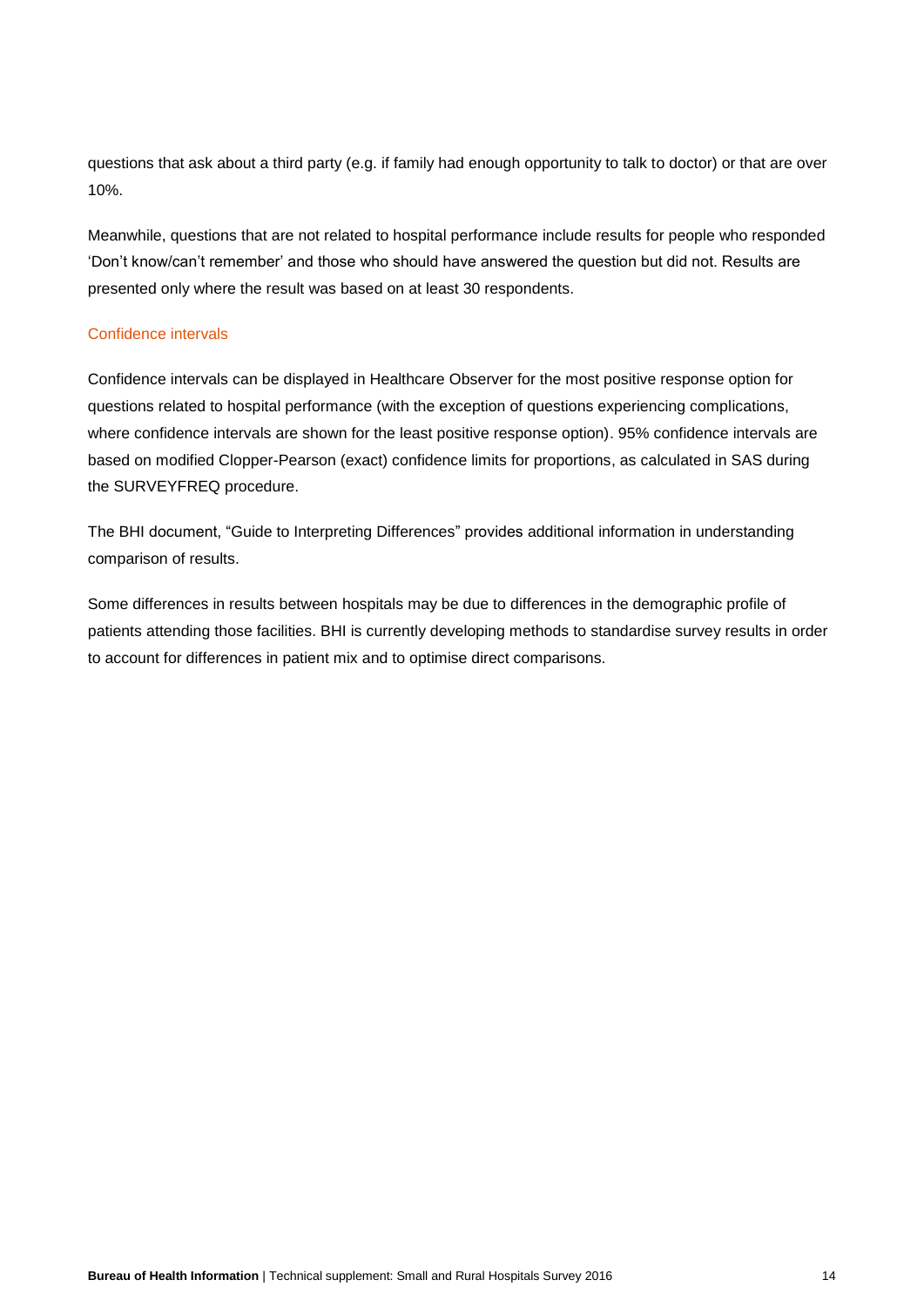## <span id="page-16-0"></span>Appendix 1: Percentage of missing and 'Don't know' responses

These data are sourced from the Small and Rural Hospitals Survey, January to December 2016. Data are unweighted.

| number         | <b>Question Question text</b>                                                                                                             | <b>Missing</b><br>% | Don't<br>know % | <b>Missing +</b><br>Don't know % |
|----------------|-------------------------------------------------------------------------------------------------------------------------------------------|---------------------|-----------------|----------------------------------|
| 1              | Was your stay in the hospital named on the cover of this booklet<br>planned in advance or an emergency?                                   | 7.0                 |                 | 7.0                              |
| $\overline{2}$ | Were you transferred to this hospital from another hospital?                                                                              | 3.9                 |                 | 3.9                              |
| 3              | From the time a doctor said you would need to go to hospital, how<br>long did you have to wait to be admitted?                            | 10.3                | 3.5             | 13.8                             |
| 4              | Do you think the amount of time you waited was?                                                                                           | 8.6                 | 2.9             | 11.4                             |
| $\overline{5}$ | Before your arrival, how much information about your hospital stay<br>was provided to you by the hospital?                                | 9.3                 | 6.0             | 15.3                             |
| $6\phantom{a}$ | Were the staff you met on your arrival to this hospital polite and<br>courteous?                                                          | 1.3                 | 1.3             | 2.6                              |
| $\overline{7}$ | Do you think the time you had to wait from arrival at this hospital<br>until you were taken to your room or ward was?                     | 2.7                 | 3.3             | 6.1                              |
| $\bf 8$        | How clean were the wards or rooms you stayed in while in this<br>hospital?                                                                | 1.3                 |                 | 1.3                              |
| 9              | How clean were the toilets and bathrooms that you used while in this<br>hospital?                                                         | 2.1                 |                 | 2.1                              |
| 10             | Did you see nurses wash their hands, or use hand gel to clean their<br>hands, before touching you?                                        | 2.8                 | 8.7             | 11.5                             |
| 11             | Did you see doctors wash their hands, or use hand gel to clean their<br>hands, before touching you?                                       | 3.5                 | 12.1            | 15.6                             |
| 12             | Were you given enough privacy when being examined or treated?                                                                             | 2.6                 |                 | 2.6                              |
| 13             | Were you given enough privacy when discussing your condition or<br>treatment?                                                             | 3.8                 |                 | 3.8                              |
| 14             | Did you have any hospital food during this stay?                                                                                          | 2.6                 |                 | 2.6                              |
| 15             | How would you rate the hospital food?                                                                                                     | 2.7                 |                 | 2.7                              |
| 16             | Did you have any special dietary needs (e.g. vegetarian, diabetic,<br>food allergies, religious, cultural, or related to your treatment)? | 3.8                 |                 | 3.8                              |
| 17             | Was the hospital food suitable for your dietary needs?                                                                                    | 3.2                 | 0.4             | 3.6                              |
| 18             | Were you treated by a doctor during your stay in this hospital?                                                                           | 2.9                 | 1.7             | 4.6                              |
| 19             | If you needed to talk to a doctor, did you get the opportunity to do<br>so?                                                               | 3.2                 |                 | 3.2                              |
| 20             | When you had important questions to ask a doctor, did they answer<br>in a way you could understand?                                       | 3.4                 |                 | 3.4                              |
| 21             | In your opinion, did the doctors who treated you know enough about<br>your medical history?                                               | 3.7                 |                 | 3.7                              |
| 22             | If you needed to talk to a nurse, did you get the opportunity to do<br>so?                                                                | 2.4                 |                 | 2.4                              |
| 23             | When you had important questions to ask a nurse, did they answer<br>in a way you could understand?                                        | 2.7                 |                 | 2.7                              |
| 24             | In your opinion, did the nurses who treated you know enough about<br>your care and treatment?                                             | 2.9                 |                 | 2.9                              |
| 25             | Did nurses ask your name or check your identification band before<br>giving you any medications, treatments or tests?                     | 2.6                 | 3.1             | 5.8                              |
| 26             | During your stay in this hospital, how much information about your<br>condition or treatment was given to you?                            | 3.7                 |                 | 3.7                              |
| 27             | Did you have worries or fears about your condition or treatment<br>while in this hospital?                                                | 2.7                 |                 | 2.7                              |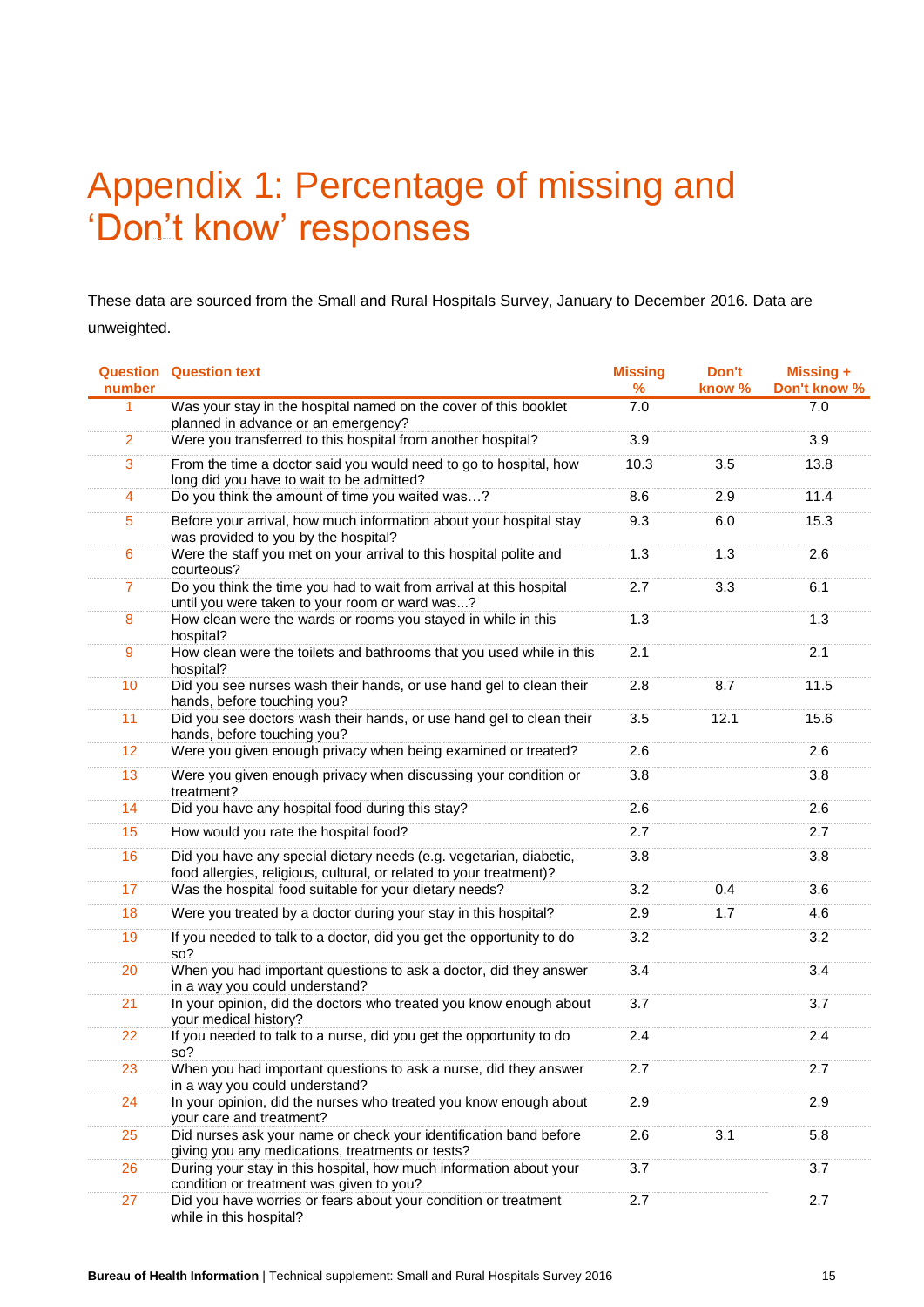| number   | <b>Question Question text</b>                                                                                                                                          | <b>Missing</b><br>$\%$ | Don't<br>know % | <b>Missing +</b><br>Don't know % |
|----------|------------------------------------------------------------------------------------------------------------------------------------------------------------------------|------------------------|-----------------|----------------------------------|
| 28       | Did a health professional discuss your worries or fears with you?                                                                                                      | 4.1                    |                 | 4.1                              |
| 29       | Were you involved, as much as you wanted to be, in decisions about<br>your care and treatment?                                                                         | 2.9                    |                 | 2.9                              |
| 30       | If your family or someone else close to you wanted to talk to a health<br>professional, did they get the opportunity to do so?                                         | 3.1                    | 3.6             | 6.7                              |
| 31       | How would you rate how well the health professionals worked<br>together?                                                                                               | 2.6                    |                 | 2.6                              |
| 32       | Did you ever receive conflicting information about your condition or<br>treatment from health professionals?                                                           | 3.7                    |                 | 3.7                              |
| 33       | Was a call button placed within easy reach?                                                                                                                            | 1.9                    | 2.0             | 3.9                              |
| 34       | Did you feel you were treated with respect and dignity while you<br>were in this hospital?                                                                             | 1.9                    |                 | 1.9                              |
| 35       | Were you ever treated unfairly for any of the reasons below?                                                                                                           | 6.6                    |                 | 6.6                              |
| 36       | Did you have confidence and trust in the health professionals<br>treating you?                                                                                         | 21.4                   |                 | 21.4                             |
| 37       | Were the health professionals kind and caring towards you?                                                                                                             | 21.4                   |                 | 21.4                             |
| 38       | Overall, how would you rate the health professionals who treated<br>you?                                                                                               | 21.4                   |                 | 21.4                             |
| 39       | While in this hospital, did you receive or see any information about<br>how to comment or complain about your care?                                                    | 23.1                   | 23.1            | 46.1                             |
| $40 - 1$ | During your stay in this hospital, did staff assist you when you<br>needed help for any of the following? Eating or drinking                                           | 10.0                   |                 | 10.0                             |
| $40_2$   | During your stay in this hospital, did staff assist you when you<br>needed help for any of the following? Taking medication                                            | 9.3                    |                 | 9.3                              |
| $40_3$   | During your stay in this hospital, did staff assist you when you<br>needed help for any of the following? Going to the toilet                                          | 8.8                    |                 | 8.8                              |
| $40_4$   | During your stay in this hospital, did staff assist you when you<br>needed help for any of the following? Adjusting your position in bed                               | 8.3                    |                 | 8.3                              |
| $40-5$   | During your stay in this hospital, did staff assist you when you<br>needed help for any of the following? Standing up or walking                                       | 9.0                    |                 | 9.0                              |
| $40-6$   | During your stay in this hospital, did staff assist you when you<br>needed help for any of the following? Getting dressed                                              | 10.4                   |                 | 10.4                             |
| $40-7$   | During your stay in this hospital, did staff assist you when you<br>needed help for any of the following? Getting in or out of a<br>wheelchair or chair                | 11.0                   |                 | 11.0                             |
| $40-8$   | During your stay in this hospital, did staff assist you when you<br>needed help for any of the following? Using the telephone or<br>television                         | 10.8                   |                 | 10.8                             |
| 41       | Were you ever in any pain while in this hospital?                                                                                                                      | 2.4                    |                 | 2.4                              |
| 42       | Do you think the hospital staff did everything they could to help<br>manage your pain?                                                                                 | 4.2                    |                 | 4.2                              |
| 43       | During your stay at this hospital, were you sent to another<br>healthcare facility for tests or treatment before returning to this<br>hospital?                        | 3.1                    |                 | 3.1                              |
| 44       | Before leaving, did a health professional explain the reason for the<br>visit in a way you could understand?                                                           | 3.8                    |                 | 3.8                              |
| 45       | How long did you stay at the other healthcare facility before<br>returning to this hospital?                                                                           | 7.5                    | 4.3             | 11.8                             |
| 46       | What was the reason you were sent to the other healthcare facility?                                                                                                    | 4.3                    |                 | 4.3                              |
| 47       | Did you experience any of the following issues when being taken to<br>the other healthcare facility?                                                                   | 7.8                    |                 | 7.8                              |
| 48       | In your opinion, was your relevant medical information provided to<br>the healthcare professionals at this other facility?                                             | 4.4                    | 9.6             | 14.0                             |
| 49       | Not including the reason you came to hospital, during your hospital<br>stay, or soon afterwards, did you experience any of the following<br>complications or problems? | 8.2                    |                 | 8.2                              |
| 50       | Was the impact of this complication or problem?                                                                                                                        | 6.4                    |                 | 6.4                              |
| 51       | In your opinion, were members of the hospital staff open with you<br>about this complication or problem?                                                               | 7.2                    |                 | 7.2                              |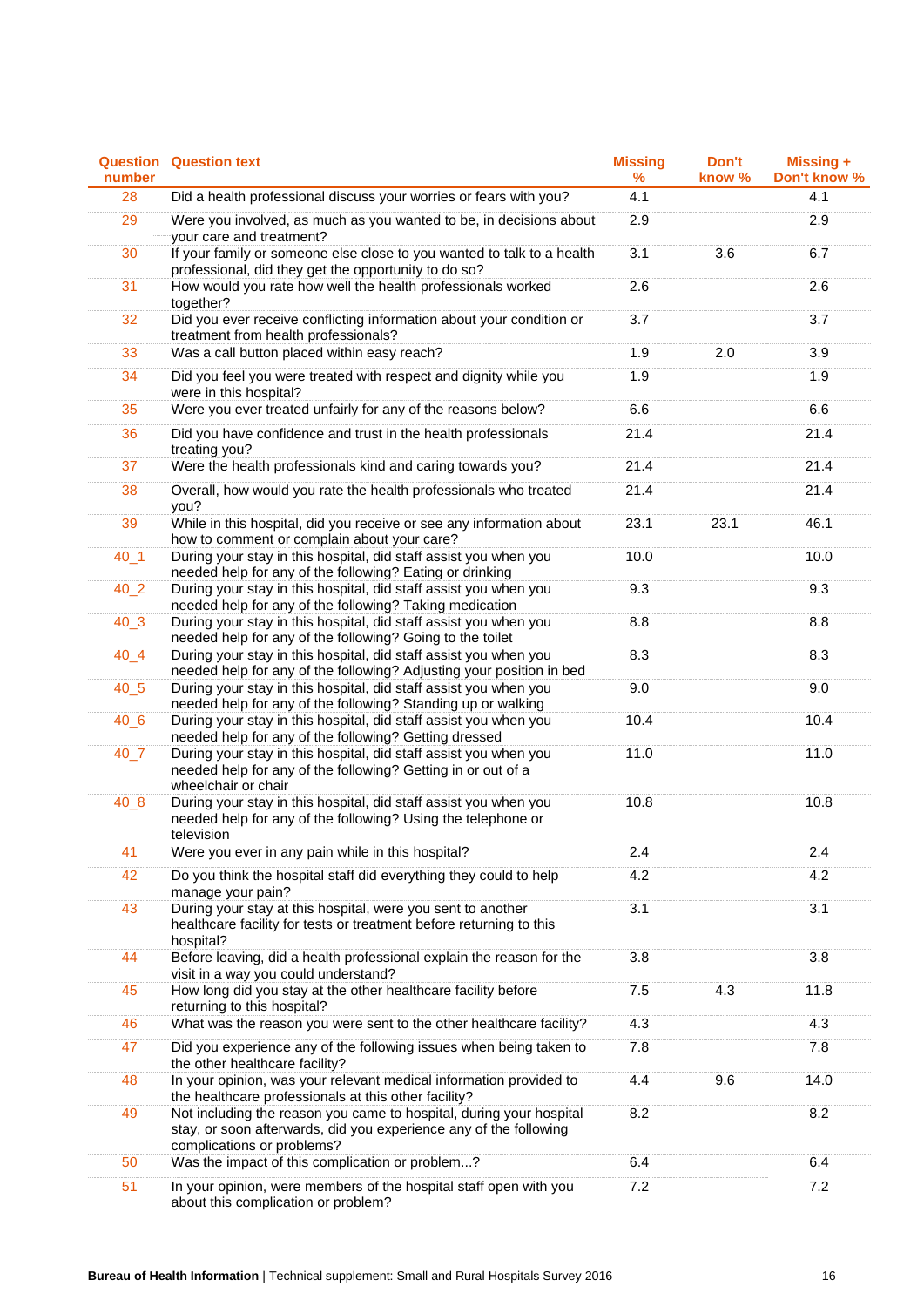| number          | <b>Question Question text</b>                                                                                                                                                               | <b>Missing</b><br>$\%$ | Don't<br>know % | Missing +<br>Don't know % |
|-----------------|---------------------------------------------------------------------------------------------------------------------------------------------------------------------------------------------|------------------------|-----------------|---------------------------|
| $\overline{52}$ | At the end of your stay in this hospital, where did you go?                                                                                                                                 | 4.1                    |                 | 4.1                       |
| 53              | Did you feel involved in decisions about your discharge from this<br>hospital?                                                                                                              | 2.0                    |                 | 2.0                       |
| 54              | Thinking about when you left this hospital, were you given enough<br>information about how to manage your care at home?                                                                     | 1.6                    |                 | 1.6                       |
| 55              | Did hospital staff take your family and home situation into account<br>when planning your discharge?                                                                                        | 1.9                    | 1.9             | 3.8                       |
| 56              | Thinking about when you left this hospital, were adequate<br>arrangements made by the hospital for any services you needed?                                                                 | 1.9                    |                 | 1.9                       |
| 57              | Did hospital staff tell you who to contact if you were worried about<br>your condition or treatment after you left hospital?                                                                | 2.2                    | 8.0             | 10.2                      |
| 58              | Were you given or prescribed any new medication to take at home?                                                                                                                            | 1.2                    |                 | 1.2                       |
| 59              | Did a health professional in this hospital explain the purpose of this<br>medication in a way you could understand?                                                                         | 4.2                    |                 | 4.2                       |
| 60              | Did a health professional in this hospital tell you about medication<br>side effects to watch for?                                                                                          | 5.4                    |                 | 5.4                       |
| 61              | Did you feel involved in the decision to use this medication in your<br>ongoing treatment?                                                                                                  | 5.2                    |                 | 5.2                       |
| 62              | Did you experience any of the following problems regarding your<br>medication?                                                                                                              | 6.0                    |                 | 6.0                       |
| 63              | On the day you left this hospital, was your discharge delayed?                                                                                                                              | 1.1                    |                 | 1.1                       |
| 64              | How long was the delay? [in discharge]                                                                                                                                                      | 2.8                    | 3.8             | 6.6                       |
| 65              | Did a member of staff explain the reason for the delay? [in<br>discharge]                                                                                                                   | 4.8                    |                 | 4.8                       |
| 66              | What were the main reasons for the delay? [in discharge]                                                                                                                                    | 4.6                    | 5.1             | 9.7                       |
| 67              | How much money (that you will not get back) did you pay for<br>expenses related to your hospital stay (e.g. hospital costs, transport,<br>accommodation for you or those accompanying you)? | 4.8                    | 4.6             | 9.4                       |
| 68              | Overall, how would you rate the care you received while in this<br>hospital?                                                                                                                | 1.6                    |                 | 1.6                       |
| 69              | How well organised was the care you received in this hospital?                                                                                                                              | 1.8                    |                 | 1.8                       |
| 70              | If asked about your hospital experience by friends and family how<br>would you respond?                                                                                                     | 2.1                    |                 | 2.1                       |
| 71              | Did you want to make a complaint about something that happened in<br>this hospital?                                                                                                         | 3.5                    |                 | 3.5                       |
| 72              | Why didn't you make a complaint?                                                                                                                                                            | 1.9                    |                 | 1.9                       |
| 73              | Did the care and treatment received in hospital help you?                                                                                                                                   | 2.4                    |                 | 2.4                       |
| 74              | Is the problem you went to hospital for?                                                                                                                                                    | 3.7                    |                 | 3.7                       |
| 75              | In the week before your hospital stay, how difficult was it for you to<br>carry out your normal daily activities (e.g. physical activity, going to<br>work, caring for children)?           | 5.0                    |                 | 5.0                       |
| 76              | About one month after your discharge from hospital, how difficult<br>was it for you to carry out your normal daily activities?                                                              | 4.3                    |                 | 4.3                       |
| 77              | In the month following your discharge, did you go to an emergency<br>department because of complications that occurred during your<br>recovery?                                             | 3.8                    | 1.0             | 4.9                       |
| 78              | In the month following your discharge, were you readmitted to any<br>hospital because of complications that occurred during your<br>recovery?                                               | 3.9                    | 0.9             | 4.7                       |
| 79              | What year were you born?                                                                                                                                                                    | 3.2                    |                 | 3.2                       |
| 80              | What is your gender?                                                                                                                                                                        | 1.6                    |                 | 1.6                       |
| 81              | Highest level of education completed                                                                                                                                                        | 3.8                    |                 | 3.8                       |
| 82              | Language mainly spoken at home                                                                                                                                                              | 1.8                    |                 | 1.8                       |
| 83              | Aboriginal and/or Torres Strait Islander                                                                                                                                                    | 3.8                    |                 | 3.8                       |
| 84              | In general, how would you rate your health?                                                                                                                                                 | 2.3                    |                 | 2.3                       |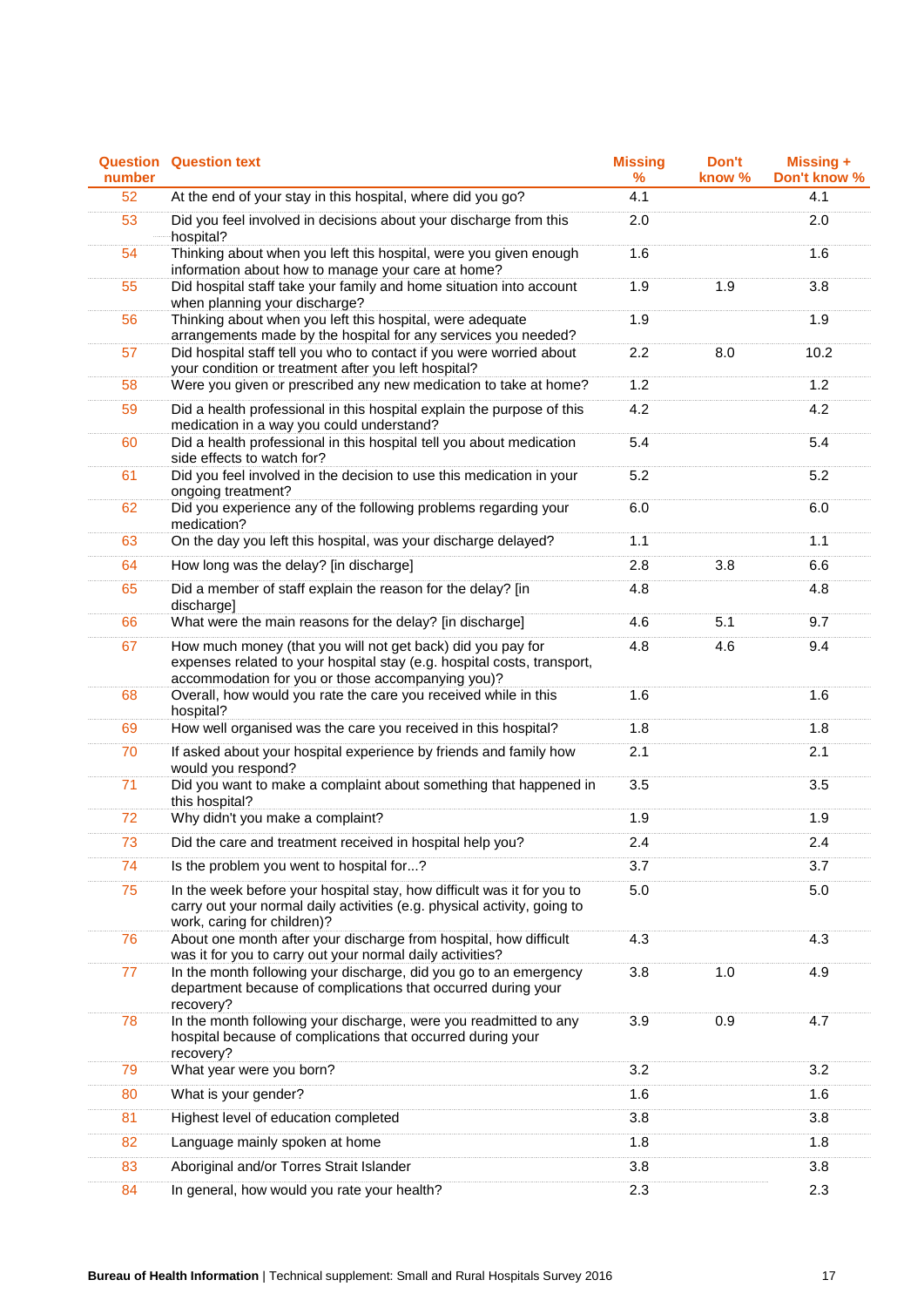| number | <b>Question Question text</b>                                                                                                                                                                                                                                               | <b>Missing</b><br>$\%$ | Don't<br>know % | Missing $+$<br>Don't know % |
|--------|-----------------------------------------------------------------------------------------------------------------------------------------------------------------------------------------------------------------------------------------------------------------------------|------------------------|-----------------|-----------------------------|
| 85     | Which, if any, of the following long-standing conditions do you have<br>(including age related conditions)?                                                                                                                                                                 | 5.2                    |                 | 5.2                         |
| 86     | Who completed this survey?                                                                                                                                                                                                                                                  | 2.7                    |                 | 2.7                         |
| 87     | The Bureau of Health Information would like your permission to<br>link your survey answers to other information from health records<br>relating to you which are maintained by various NSW and<br>Commonwealth agencies (including your hospitalisations,<br>medical visits | 5.7                    |                 | 5.7                         |

\* Percentages for this column may not equal the sum of the "Missing %" and "Don't know %" columns because they were calculated using unrounded figures.

# For respondents who did not answer these questions, information about age and gender were substituted with age and sex fields from administrative data (from the Health Information Exchange).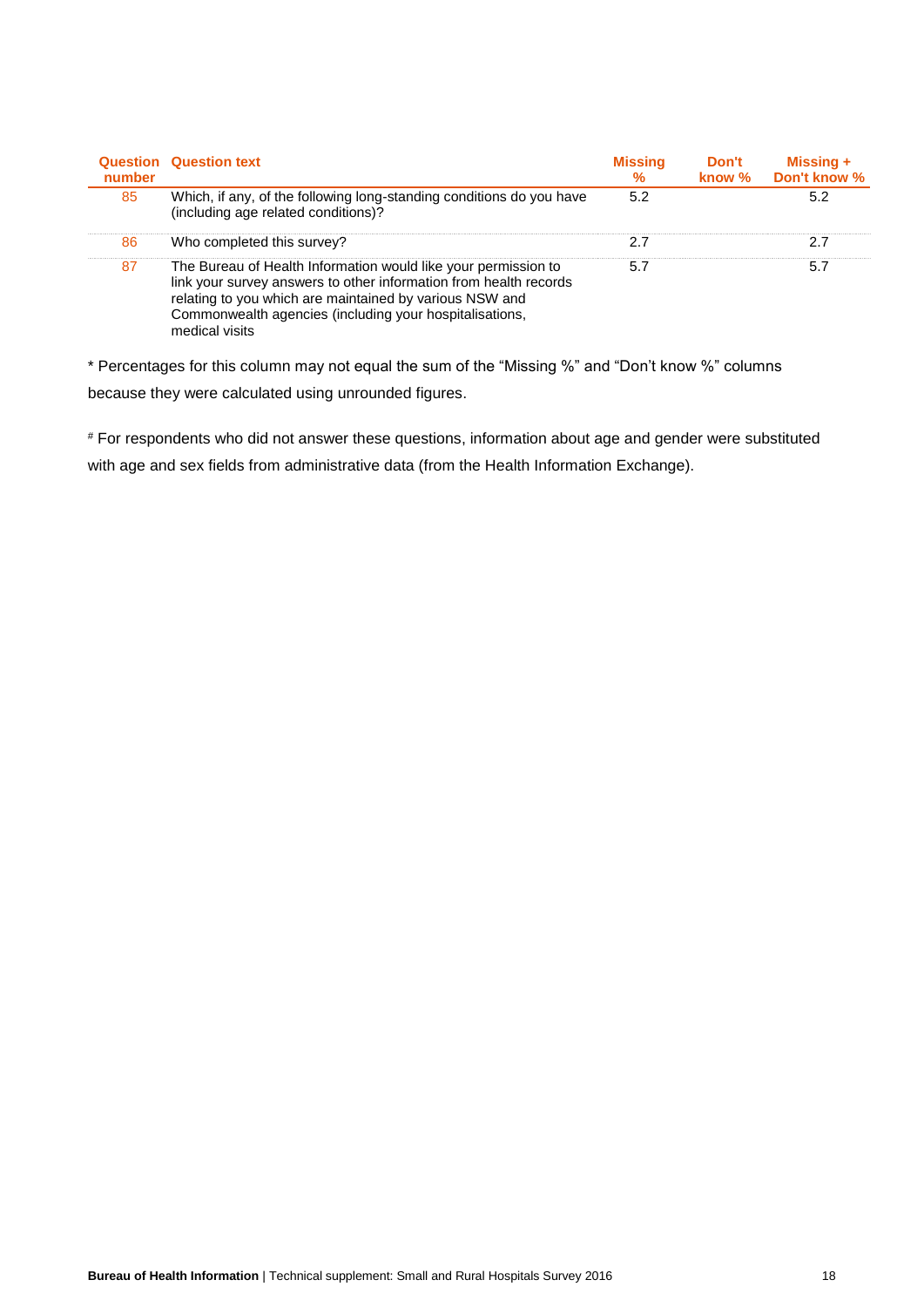## <span id="page-20-0"></span>Appendix 2: Derived measures

## **Definition**

Derived measures are those for which results are calculated indirectly from respondents' answers to a survey question. These tend to be from questions that contain a 'not applicable' type response option and are used to gather information about the array of patients' needs.

Derived measures involve the grouping together of more than one response option to a question. The derived measure 'Quintile of Disadvantage' is an exception to this rule (for more information on this, please see the appropriate Data Dictionary for this measure).

### **Statistical methods**

Results are expressed as the percentage of respondents who chose a specific response option or options for a question. The reported percentage is calculated as the numerator divided by the denominator (see definitions below).

Results are weighted as described in this report.

#### **Numerator**

The number of survey respondents who selected a specific response option or specific response options to a certain question, minus exclusions.

### **Denominator**

The number of survey respondents who selected any of the response options to a certain question, minus exclusions.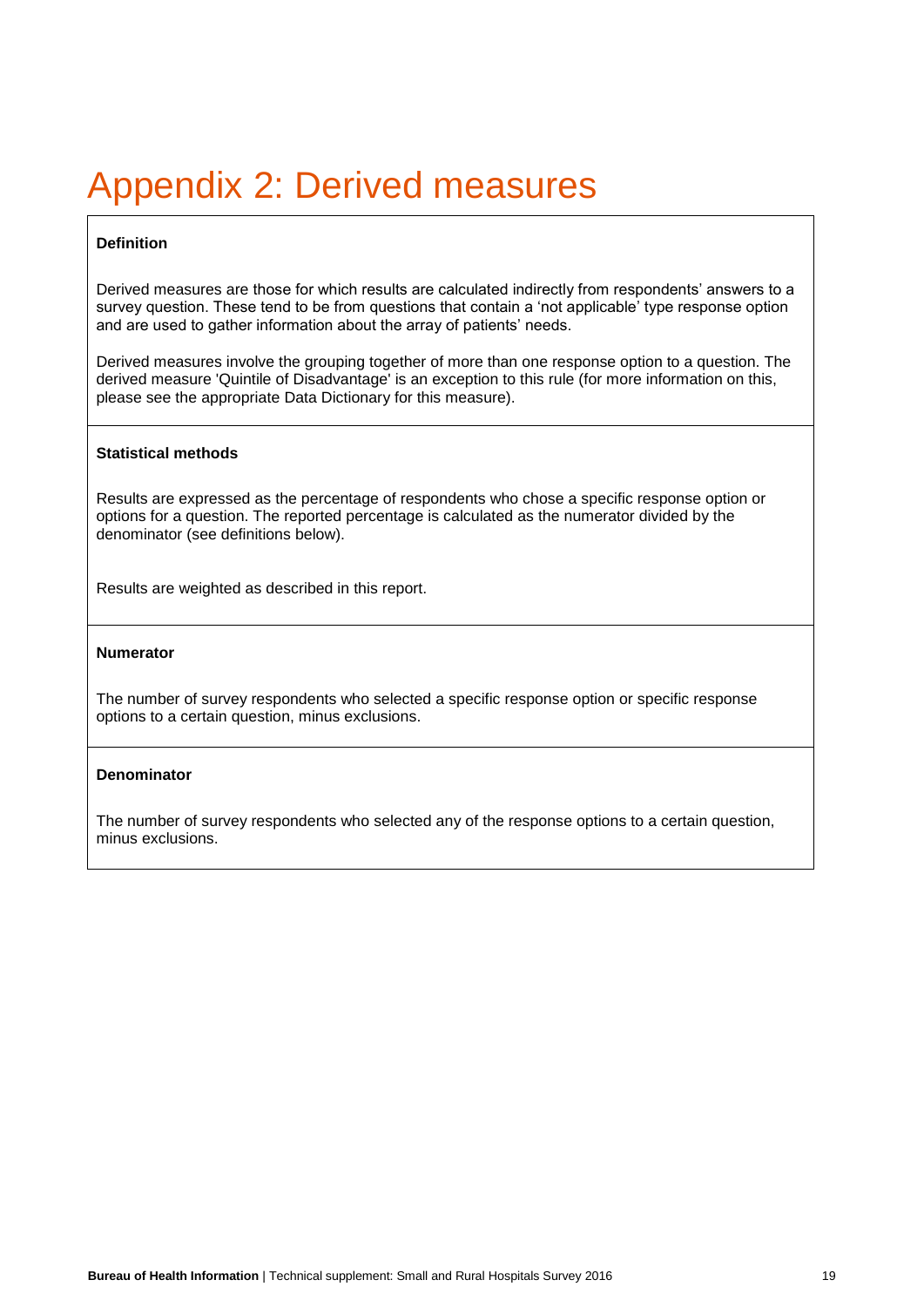The following questions and responses were used in the construction of the derived measures.

| Question<br>number | <b>Derived Measure</b>                                                                                           | <b>Original Question</b>                                                                                                                                                                                                                                        | <b>Derived</b><br><b>Measure</b><br><b>Categories</b> | <b>Original Question</b><br><b>Responses</b>    |
|--------------------|------------------------------------------------------------------------------------------------------------------|-----------------------------------------------------------------------------------------------------------------------------------------------------------------------------------------------------------------------------------------------------------------|-------------------------------------------------------|-------------------------------------------------|
| 19                 | Needed to talk to a<br>doctor                                                                                    | Q19. If you needed to talk to a<br>doctor, did you get the<br>opportunity to do so?                                                                                                                                                                             | Needed to talk to doctor                              | Yes, always                                     |
|                    |                                                                                                                  |                                                                                                                                                                                                                                                                 |                                                       | Yes, sometimes                                  |
|                    |                                                                                                                  |                                                                                                                                                                                                                                                                 |                                                       | No, I did not get the<br>opportunity            |
|                    |                                                                                                                  |                                                                                                                                                                                                                                                                 | No need to talk to doctor                             | I had no need to talk to a<br>doctor            |
| 20                 | Had important<br>questions to ask a<br>doctor                                                                    | Q20. When you had important<br>questions to ask a doctor, did<br>they answer in a way you could<br>understand?                                                                                                                                                  | Asked doctor questions                                | Yes, always                                     |
|                    |                                                                                                                  |                                                                                                                                                                                                                                                                 |                                                       | Yes, sometimes                                  |
|                    |                                                                                                                  |                                                                                                                                                                                                                                                                 |                                                       | No, I did not get answers<br>I could understand |
|                    |                                                                                                                  |                                                                                                                                                                                                                                                                 | Didn't ask any questions                              | I did not ask any<br>questions                  |
| 22                 | Needed to talk to a<br>nurse                                                                                     | Q22. If you needed to talk<br>to a nurse, did you get the<br>opportunity to do so?                                                                                                                                                                              | Needed to talk to nurse                               | Yes, always                                     |
|                    |                                                                                                                  |                                                                                                                                                                                                                                                                 |                                                       | Yes, sometimes                                  |
|                    |                                                                                                                  |                                                                                                                                                                                                                                                                 |                                                       | No, I did not get the<br>opportunity            |
|                    |                                                                                                                  |                                                                                                                                                                                                                                                                 | No need to talk to nurse                              | I had no need to<br>talk to a nurse             |
| 23                 | Had important<br>questions to ask a<br>nurse                                                                     | Q23. When you had                                                                                                                                                                                                                                               | Asked nurse questions                                 | Yes, always                                     |
|                    |                                                                                                                  | important questions to ask a<br>nurse, did they answer in a way                                                                                                                                                                                                 |                                                       | Yes, sometimes                                  |
|                    |                                                                                                                  | you could understand?                                                                                                                                                                                                                                           |                                                       | No, I did not get answers<br>I could understand |
|                    |                                                                                                                  |                                                                                                                                                                                                                                                                 | Didn't ask any questions                              | I did not ask any<br>questions                  |
| 26<br>29           | Wanted information<br>about condition or<br>treatment during stay<br>in decisions about<br>care<br>and treatment | Q26. During your stay in<br>this hospital, how much<br>information about your<br>condition or treatment was<br>given to you?<br>Wanted to be involved Q29. Were you involved, as<br>much as you wanted to be, in<br>decisions about your care and<br>treatment? | Wanted information                                    | Not enough                                      |
|                    |                                                                                                                  |                                                                                                                                                                                                                                                                 |                                                       | The right amount<br>Too much                    |
|                    |                                                                                                                  |                                                                                                                                                                                                                                                                 |                                                       |                                                 |
|                    |                                                                                                                  |                                                                                                                                                                                                                                                                 | Not applicable                                        | Not applicable to my<br>situation               |
|                    |                                                                                                                  |                                                                                                                                                                                                                                                                 | Wanted involvement                                    | Yes, definitely                                 |
|                    |                                                                                                                  |                                                                                                                                                                                                                                                                 |                                                       | Yes, to some extent                             |
|                    |                                                                                                                  |                                                                                                                                                                                                                                                                 |                                                       | No                                              |
|                    |                                                                                                                  |                                                                                                                                                                                                                                                                 | Didn't want involvement                               | I was not well enough                           |
| 30                 | Had family/someone<br>close who wanted to<br>talk to health<br>professional                                      | Q30. If your family or<br>someone else close to you<br>wanted to talk to a health<br>professional, did they get<br>the opportunity to do so?                                                                                                                    | Wanted to talk to health<br>professional              | I did not want or need to<br>be involved        |
|                    |                                                                                                                  |                                                                                                                                                                                                                                                                 |                                                       | Yes, definitely                                 |
|                    |                                                                                                                  |                                                                                                                                                                                                                                                                 |                                                       | Yes, to some extent                             |
|                    |                                                                                                                  |                                                                                                                                                                                                                                                                 |                                                       | No, they did not get<br>the opportunity         |
| 49                 | Experienced<br>complication or<br>problem during or<br>shortly after hospital<br>stay                            | Q49. Experienced<br>complication or problem<br>during or shortly after<br>hospital stay (derived<br>measure)                                                                                                                                                    | Not applicable                                        | Not applicable to<br>my situation               |
|                    |                                                                                                                  |                                                                                                                                                                                                                                                                 | Experienced complication An infection                 |                                                 |
|                    |                                                                                                                  |                                                                                                                                                                                                                                                                 |                                                       | Uncontrolled bleeding                           |
|                    |                                                                                                                  |                                                                                                                                                                                                                                                                 |                                                       | A negative reaction<br>to medication            |